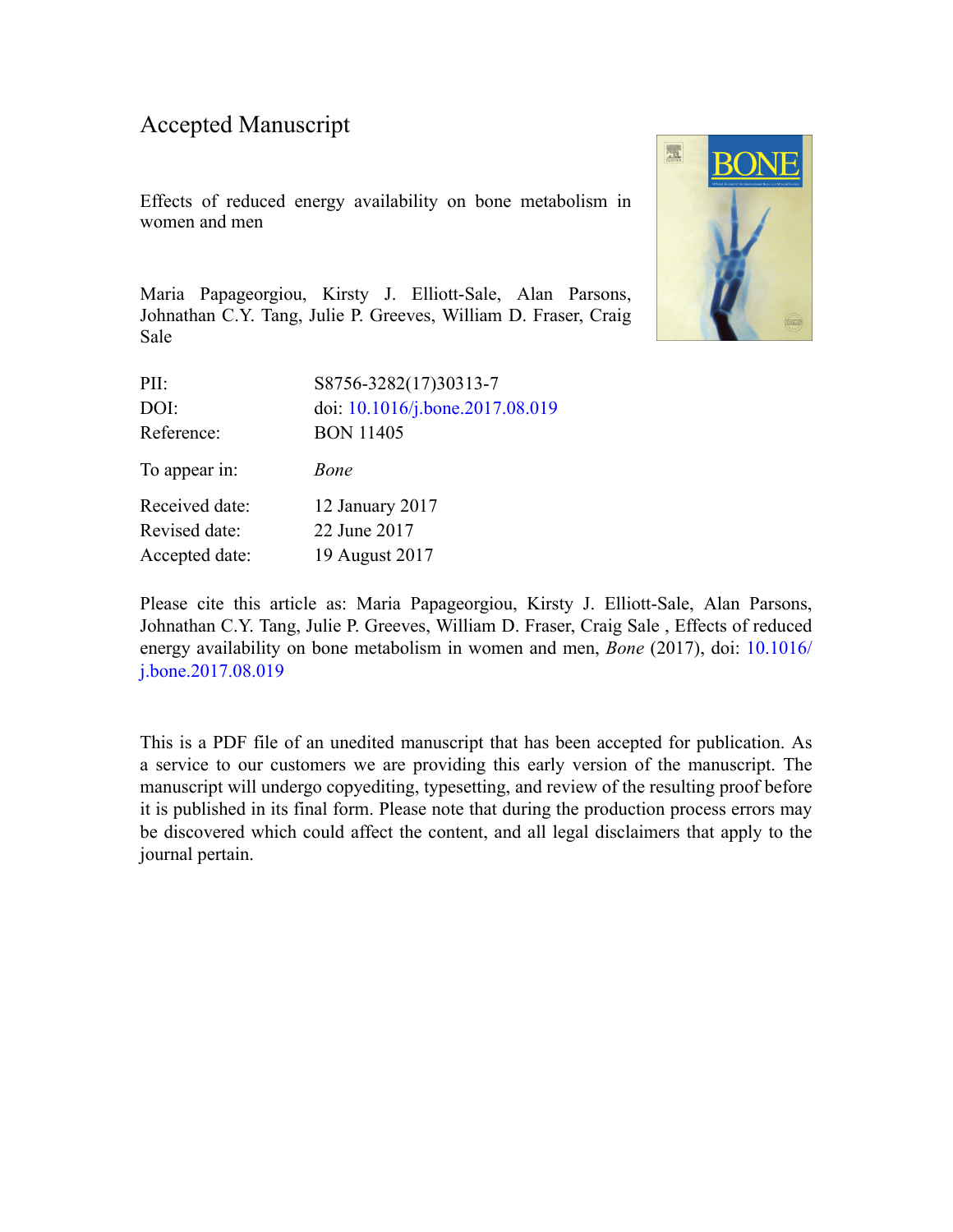#### **Effects of reduced energy availability on bone metabolism in women and men**

Maria Papageorgiou<sup>1</sup>, Kirsty J. Elliott-Sale<sup>2</sup>, Alan Parsons<sup>3</sup>, Johnathan C.Y. Tang<sup>4</sup>, Julie P. Greeves<sup>5</sup>, William D. Fraser<sup>6</sup>, Craig Sale<sup>7</sup>.

v, Nottingham Trent University, UK. Electronic address: Maria papageo<br>
ology Research Group, Sport, Health and Performance Enhancement R<br>
v, Nottingham Trent University, UK. Electronic address: Kirsty.elliottsa<br>
iocial Car <sup>1</sup>Musculoskeletal Physiology Research Group, Sport, Health and Performance Enhancement Research Centre, School of Science and Technology, Nottingham Trent University, UK. Electronic address: Maria.papageorgiou2012@my.ntu.ac.uk. <sup>2</sup>Musculoskeletal Physiology Research Group, Sport, Health and Performance Enhancement Research Centre, School of Science and Technology, Nottingham Trent University, UK. Electronic address: Kirsty.elliottsale@ntu.ac.uk.

<sup>3</sup>School of Health and Social Care, University of Derby, Derby, UK. Electronic address: A.Parsons@derby.ac.uk.

<sup>4</sup>Norwich Medical School, University of East Anglia, UK, Norfolk and Norwich University Hospital Norfolk UK. Electronic address: Jonathan.Tang@uea.ac.uk.

<sup>5</sup> Army Personnel Research Capability, HQ Army, UK. Electronic address: Julie.greeves143@mod.uk.

<sup>6</sup>Norwich Medical School, University of East Anglia, UK, Norfolk and Norwich University Hospital Norfolk UK. Electronic address: W.Fraser@uea.ac.uk.

<sup>7</sup>Musculoskeletal Physiology Research Group, Sport, Health and Performance Enhancement Research Centre, School of Science and Technology, Nottingham Trent University, UK. Electronic address: Craig.sale@ntu.ac.uk.

**Corresponding author:** Professor Craig Sale, Musculoskeletal Physiology Research Group, Sport, Health and Performance Enhancement Research Centre, School of Science and Technology, Nottingham Trent University, NG11 8NS, UK. Electronic address: Craig.sale@ntu.ac.uk.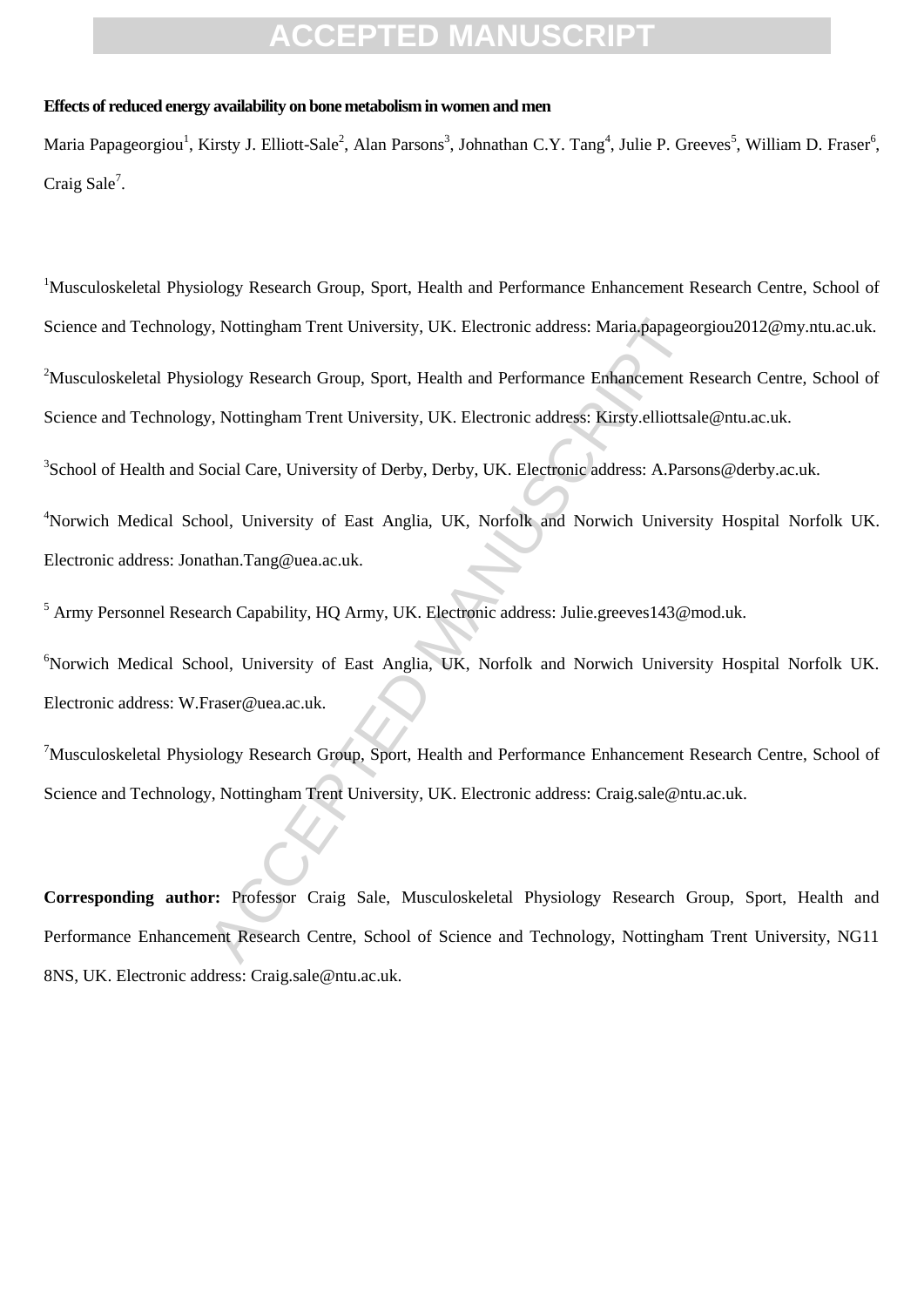#### **Abstract**

70% of their peak aerobic capacity (VO<sub>2</sub> peak) resulting in an exercise<br>onsumed diets providing 60 and 30 kcal-kgLBM<sup>-1</sup>·d<sup>-1</sup>. Blood was analys<br>elopeptide of type I collagen (β-CTX) and amino-terminal propepti<br>alcium m **Background:** The short-term effects of low energy availability (EA) on bone metabolism in physically active women and men are currently unknown. **Purpose:** We evaluated the effects of low EA on bone turnover markers (BTMs) in a cohort of women and a cohort of men, and compared effects between sexes. **Methods:** These studies were performed using a randomised, counterbalanced, crossover design. Eleven eumenorrheic women and eleven men completed two 5-day protocols of controlled (CON; 45 kcal·kgLBM<sup>-1</sup>·d<sup>-1</sup>) and restricted (RES; 15 kcal·kgLBM<sup>-1</sup>·d<sup>-1</sup>) EAs. Participants ran daily on a treadmill at 70% of their peak aerobic capacity (VO<sub>2</sub> peak) resulting in an exercise energy expenditure of 15 kcal·kgLBM<sup>-1</sup>·d<sup>-1</sup> and consumed diets providing 60 and 30 kcal·kgLBM<sup>-1</sup>·d<sup>-1</sup>. Blood was analysed for BTMs [β-carboxylterminal cross-linked telopeptide of type I collagen  $(\beta$ -CTX) and amino-terminal propeptide of type 1 procollagen (P1NP)], markers of calcium metabolism [(parathyroid hormone (PTH), albumin-adjusted calcium (ACa), magnesium  $(Mg)$  and phosphate  $(PO<sub>4</sub>)$ ] and regulatory hormones [sclerostin, insulin-like growth factor 1 (IGF-1), triiodothyronine  $(T_3)$ , insulin, leptin, glucagon-like- peptide-2 (GLP-2)]. **Results:** In women,  $\beta$ -CTX AUC was significantly higher (P=0.03) and P1NP AUC was significantly lower (P=0.01) in RES compared to CON. In men, neither  $\beta$ -CTX (P=0.46) nor P1NP (P=0.12) AUCs were significantly different between CON and RES. There were no significant differences between sexes for any BTM AUCs (all P values>0.05). Insulin and leptin AUCs were significantly lower following RES in women only (for both P=0.01). There were no differences in any AUCs of regulatory hormones or markers of calcium metabolism between men and women following RES (all P values>0.05). **Conclusions:** When comparing within groups, five days of low EA (15 kcal·kgLBM<sup>-1</sup>·d<sup>-1</sup>) decreased bone formation and increased bone resorption in women, but not in men, and no sex specific differences were detected.

**Keywords:** Female Athlete Triad, Relative Energy Deficiency in Sports, Energy availability, Bone turnover markers, Physically active individuals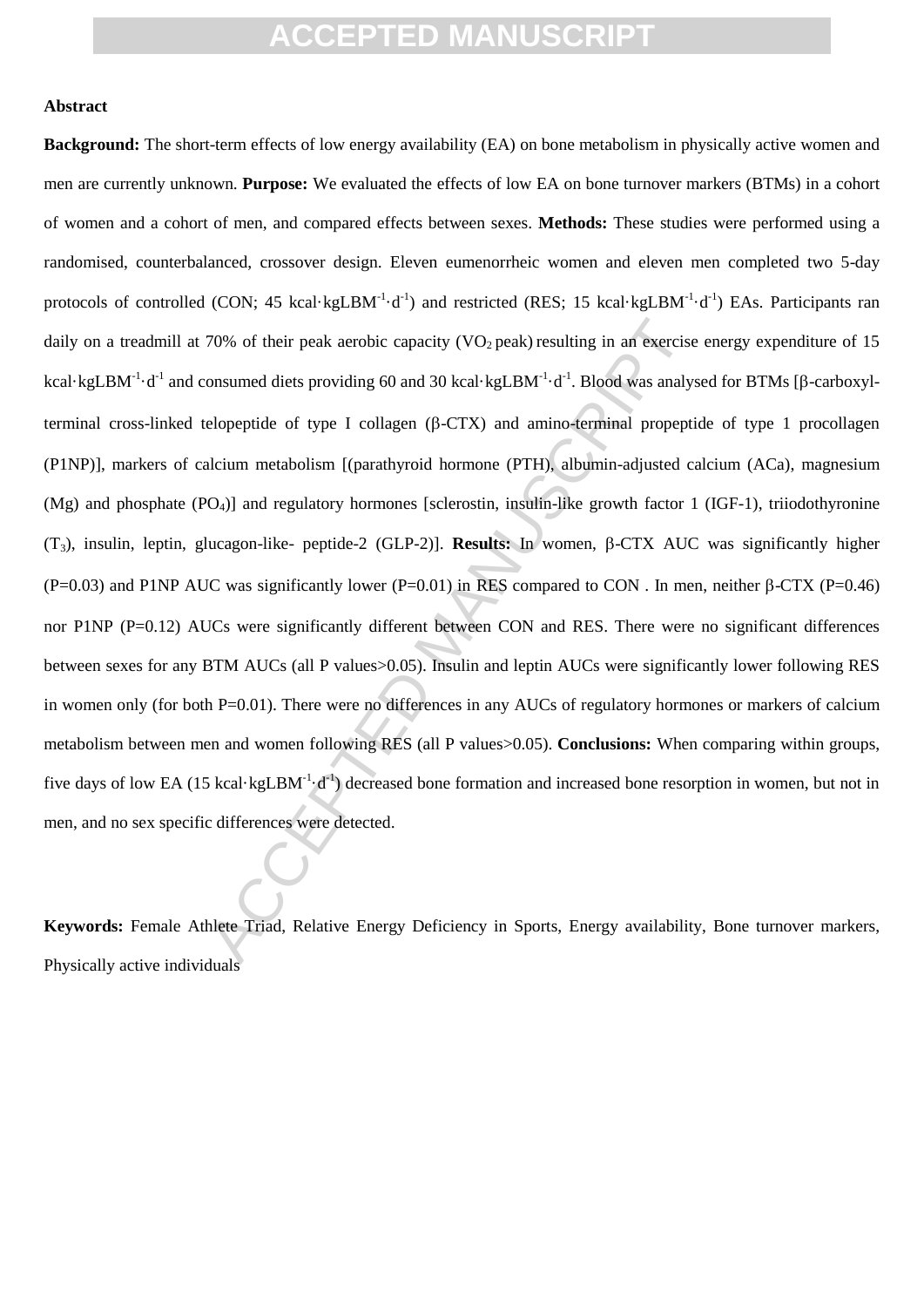### **1. Introduction<sup>1</sup>**

energy balance in a number of ways; 1. the estimation of TEE require<br>orduce more sources of errors than the measurement of EEE, which is re<br>nergy balance assumes that bodily systems function normally, howev<br>sms [1], which Physically active individuals may undertake high training volumes and/or unintentionally or deliberately restrict their dietary energy intake (DEI), practices that can put them at risk for energy deficiency either in isolation or when combined [1]. The concept of energy balance and, more recently, the concept of energy availability (EA), have been used to quantify energy deficiency in physically active individuals. EA is defined as DEI minus exercise energy expenditure (EEE) and is adjusted for muscle mass, whereas energy balance is calculated as total energy expenditure (TEE) minus DEI. EA differs from energy balance in a number of ways; 1. the estimation of TEE required for the determination of energy balance may introduce more sources of errors than the measurement of EEE, which is required for determining EA and 2. the concept of energy balance assumes that bodily systems function normally, however, increases in EEE may suppress bodily functions [1], which means that individuals may be in energy balance but experience low EA. These differences between the two concepts suggest that EA may be advantageous while investigating the effects of energy deficiency in physically active individuals.

Low EA has been associated with menstrual dysfunction and impaired bone health in female athletes, described as the Female Athlete Triad [2, 3]. Cross-sectional studies suggest that similar adverse medical conditions may also be experienced by male athletes, with those participating in weight sensitive sports being at a greater risk [for a review see [4]; [5, 6]]. Based on current evidence, the International Olympic Committee extended the Female Athlete Triad to incorporate aspects of physiological function, athletic performance and health in both sexes [Relative Energy Deficiency

### **1 Abbreviations:**

l

ACa, Albumin-adjusted calcium; ANOVA, Analysis of variance; AUC, Area under the curve; BASE, Baseline; BMD, Bone mineral density; BMI, Body mass index; Bone turnover ratio; BTM, Bone turnover markers; BT Ratio, CON, Controlled; β-CTX, β-carboxylterminal cross-linked telopeptide of type I collagen; D, Day; DEI, Dietary energy intake; CV, Coefficient of variation; DXA, Dual energy X-ray absorptiometry; EA, Energy availability; ECLIA, Electro-chemiluminescence immunoassay; EDTA, Ethylenediaminetetraacetic acid; EEE, Exercise energy expenditure; ELISA, Enzyme-linked immunosorbent assay; IGF-1, Insulinlike growth factor; IPAQ, International physical activity questionnaire; GLP-2, Glucagon-like peptide-2; LBM, Lean body mass; MET, Metabolic equivalent; Mg, Magnesium; NTX, Amino-terminal cross-linked telopeptide of type I collagen; P1NP, Aminoterminal propeptide of procollagen type 1; PO4, Phosphate; PTH, Parathyroid hormone; RED-S, Relative energy deficiency in sport, RES, Restricted; SD, Standard deviation; T<sub>3</sub>, Triiodothyronine; VO<sub>2peak</sub>, Peak aerobic capacity; Wnt, Wingless.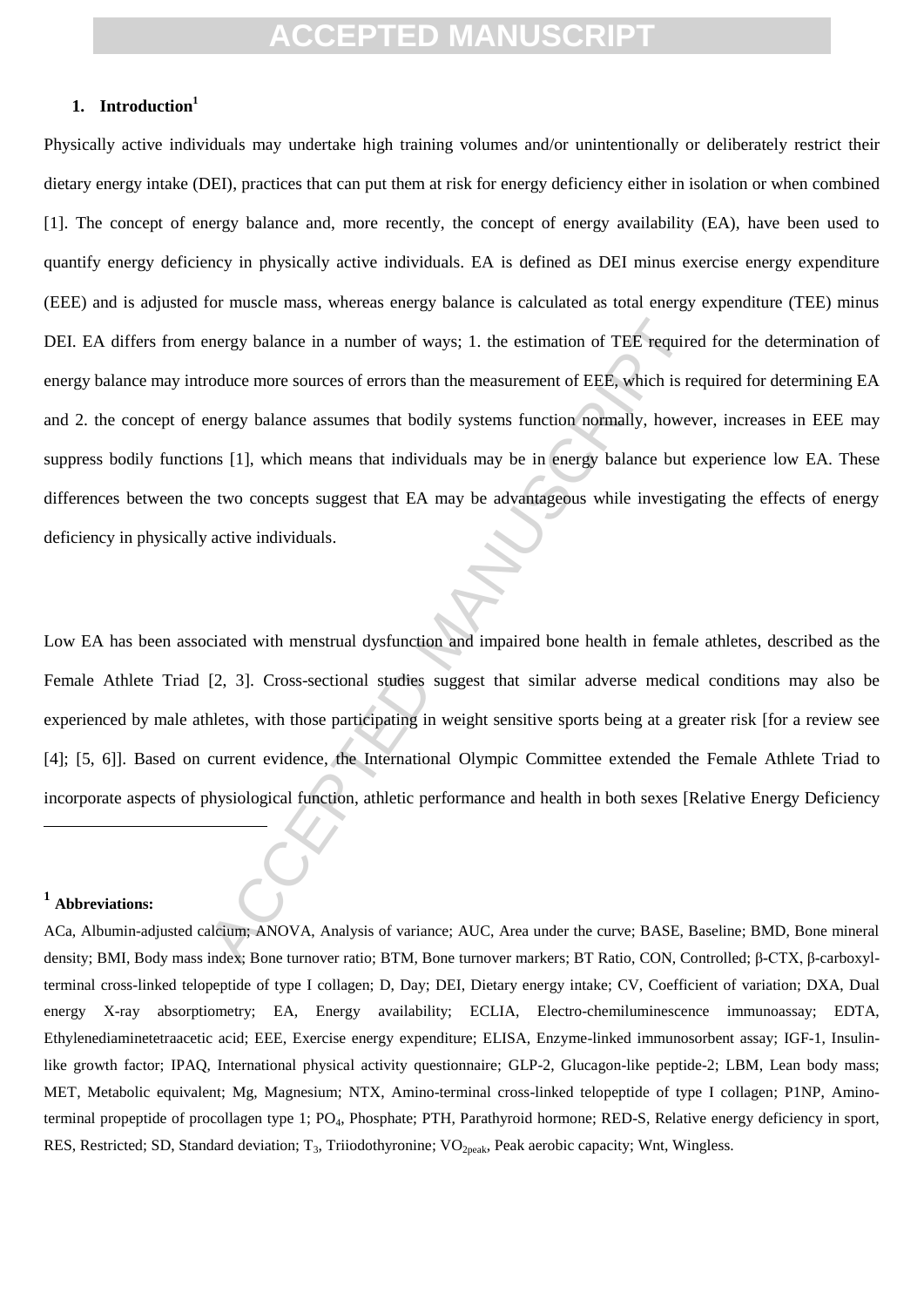in Sports (RED-S) models] [7]. High prevalence rates of stress fracture injuries, up to 21% and 49% have been reported in athletes [8] and military recruits [9], with women potentially being at higher risk for this type of injury compared to men [10]. Factors associated with energy deficiency including low EA, low body weight/BMI, disordered eating and rapid weight loss are risk factors for low BMD [5, 11], sustaining a stress fracture injury [12, 13] and experiencing an osteoporotic fracture in later life [14]. Given the potential for reduced bone health of physically active populations both during and after the cessation of their career, it is important to understand the effects of low EA on bone in order to develop effective prevention, early identification and treatment strategies.

The most state and the strategies.<br>
Access may reflect uncoupled bone turnover (decreased bone formation,<br>
two) following low EA. Initial bone metabolic responses to low EA re<br>
erent levels of low EA [30, 20 and 10 kcal-k Unfavourable bone outcomes may reflect uncoupled bone turnover (decreased bone formation, increased bone resorption or a combination of the two) following low EA. Initial bone metabolic responses to low EA remain unknown. Decreased bone formation, at different levels of low EA [30, 20 and 10 kcal·kg lean body mass  $(LBM)^{-1} \cdot d^{-1}$ ], and increased bone resorption, with severely restricted EA (10 kcal· kg LBM<sup>-1</sup>·d<sup>-1</sup>) over 5 days, have been shown in sedentary women when compared to balanced EA (45 kcal· kg LBM<sup>-1</sup>·d<sup>-1</sup>) [15]. Some amenorrheic athletes report EA at ~16 kcal·kgLBM<sup>-1</sup>·d<sup>-1</sup> [16], making it important to explore the effects of this level of reduced EA on bone metabolism in physically active women. Controlled EA experiments on the effects of low EA on bone metabolism are lacking in men, with only one study [17] showing that three days of running with 50% dietary energy restriction resulted in reduced bone formation, without an effect on bone resorption. This study was designed on the basis of energy balance rather than EA. As such, well-controlled experimental studies are needed to investigate the effects of low EA on bone metabolism in physically active men, as well as in women.

Physiological adaptations to low EA involve alterations in regulatory hormones, including decreased triiodothyronine  $(T_3)$ , insulin-like growth factor-1 (IGF-1) and leptin [15, 17, 18]. Based on the findings of previous experiments [19, 20], some of these endocrine responses likely differ between men and women at the same level of energy restriction. Low EA also results in the suppression of ovulatory cycles in women, through the inhibition of gonadotropin-releasing hormone, reduced luteinising hormone pulsatility and decreased oestrogen concentrations [18, 21]. Such effects on the hypothalamic pituitary axis are less clear in men due to limited clinical signs and specific analyses of sperm and fertility [22]. Several field studies have shown significant reductions in testosterone concentrations and alterations in markers of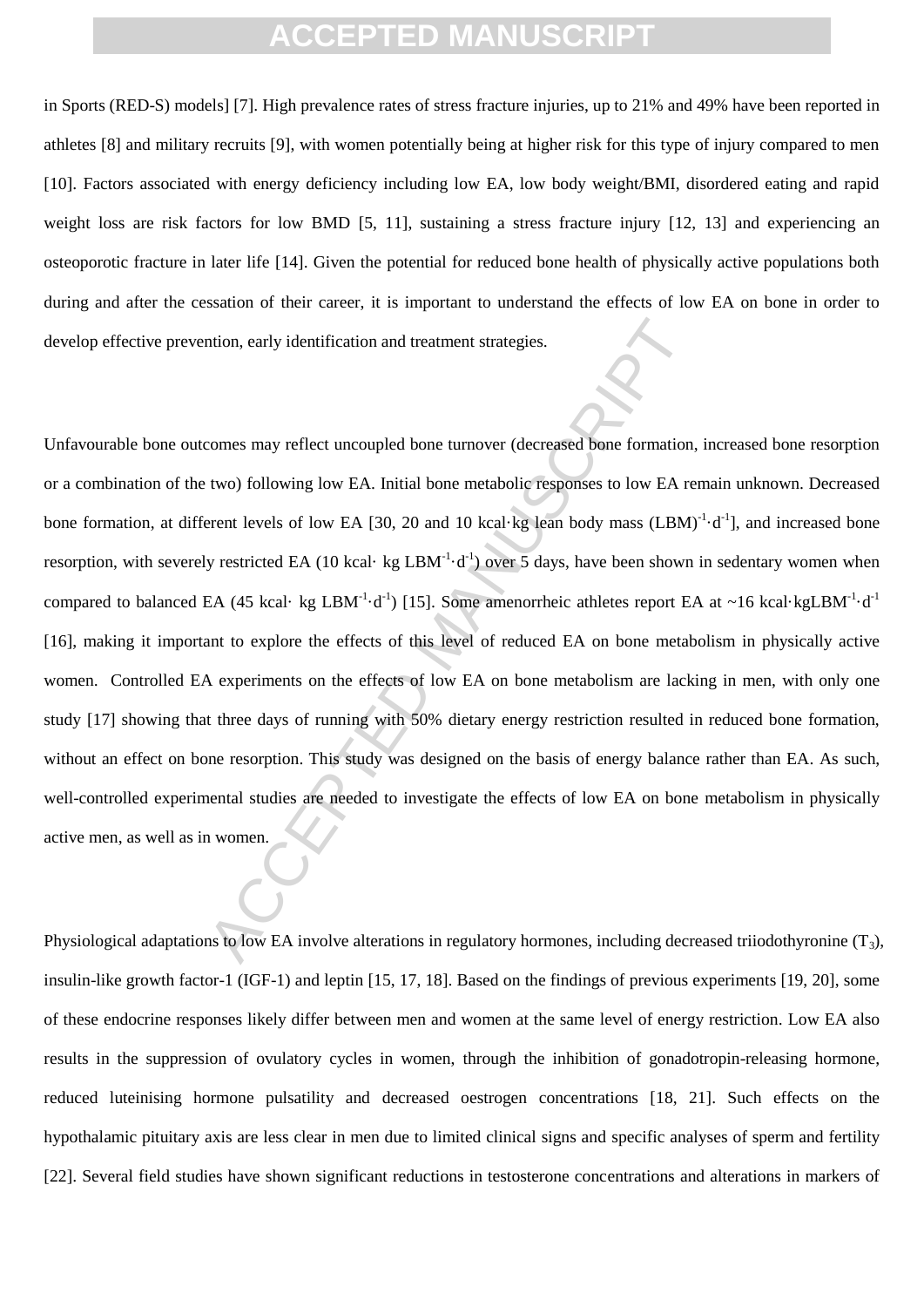bone metabolism in energy-deficient male athletes [6, 23] although experimental studies are needed to establish causeeffect relationships between EA, reproductive and bone health in men. As both energy regulatory and reproductive hormones affect bone metabolism and bone mineral density (BMD) by acting independently or synergistically [24], different responses to low EA could cause distinct bone metabolic responses that might result in sex differences at given levels of EA.

We conducted two randomised, crossover studies to investigate the effects of short-term low EA, at 15 kcal·kgLBM $^{-1}$ ·d $^{-1}$ achieved by combined dietary energy restriction and exercise, on bone turnover markers (BTMs) in physically active women and men. A secondary aim was to compare effects between sexes.

 $R_{\mathcal{S}}^{\mathcal{L}}$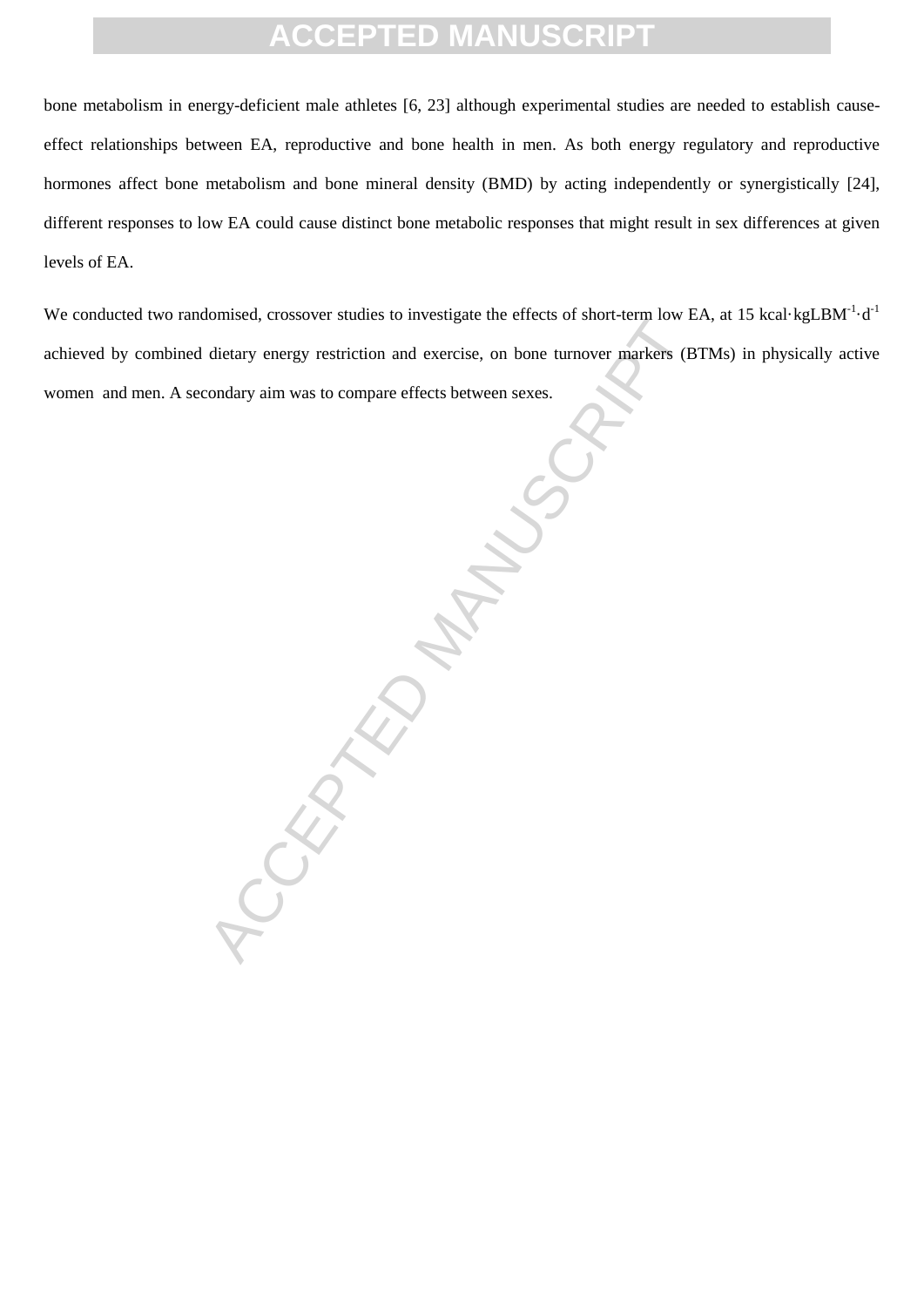#### **2. Materials and methods**

#### **2.1. Experimental Design**

A randomised (Standard Latin squares for 2 x 2), counterbalanced, crossover, design was employed. Participants completed two 9-day experimental periods (D 1-9): controlled (CON) balanced (45 kcal·kg<sup>-1</sup>LBM·d<sup>-1</sup>) and restricted  $(RES)$  EA (15 kcal·kg<sup>-1</sup>LBM·d<sup>-1</sup>), achieved by manipulating diet and exercise. EA was defined as DEI minus exercise energy expenditure (EEE) adjusted for LBM to consider metabolically active tissue mass and account for individual differences in body composition as recommended by [15]. DEI provided 60 and 30 kcal·kg<sup>-1</sup>LBM·d<sup>-1</sup> in CON and RES, and participants expended 15 kcal·kg<sup>-1</sup>LBM·d<sup>-1</sup> while exercising (running) at 70% of their peak aerobic capacity (VO<sub>2</sub>) peak) (Figure 1). Given the crossover design, experimental conditions were separated by at least one menstrual cycle (~28 d apart) from the start of the one condition to the start of the next condition for female participants and a similar wash-out period was allowed for male participants.

EE) adjusted for LBM to consider metabolically active tissue mass as<br>prosition as recommended by [15]. DEI provided 60 and 30 kcal·kg<sup>-1</sup>L<br>ded 15 kcal·kg<sup>-1</sup>LBM-d<sup>-1</sup> while exercising (running) at 70% of their pt<br>the cros Habitual DEI and lifestyle energy expenditure were recorded for participants between D 1-3, having refrained from all systematic exercise during this period. Over D 4-8, participants undertook CON or RES (Figure 1). Female participants started D 4 (main experimental protocol) of each condition in the early follicular phase (defined as menstruation), as confirmed by 17β-oestradiol measurements on D 5 in both experimental conditions [25]. At D 9, 17β-oestradiol measurements for all participants were within the range for early (1-9 days; median: 149.7 pmol·L-1, 5<sup>th</sup> percentile: 77.99 pmol·L<sup>-1</sup>, 95<sup>th</sup> percentile: 266.08 pmol·L<sup>-1</sup>) or late follicular phase (defined as prior to ovulation) (10-14 days: median: 450.5 pmol·L<sup>-1</sup>, 5<sup>th</sup> percentile 195.43 pmol·L<sup>-1</sup>, 95<sup>th</sup> percentile: 1146.91 pmol·L<sup>-1</sup>) according to Stricker et al., 2006 [25]. Given the duration of this protocol, some progression towards the late follicular phase was expected. Given that participants started D 4 on the  $2<sup>nd</sup>$  or  $3<sup>rd</sup>$  day of bleeding in both conditions, this progression should have been similar between CON and RES (in the absence of potential effects of RES).

The study was approved by the Nottingham Trent University Research Ethics Committee (humans) in accordance with the declaration of Helsinki and written informed consent was obtained from all participants.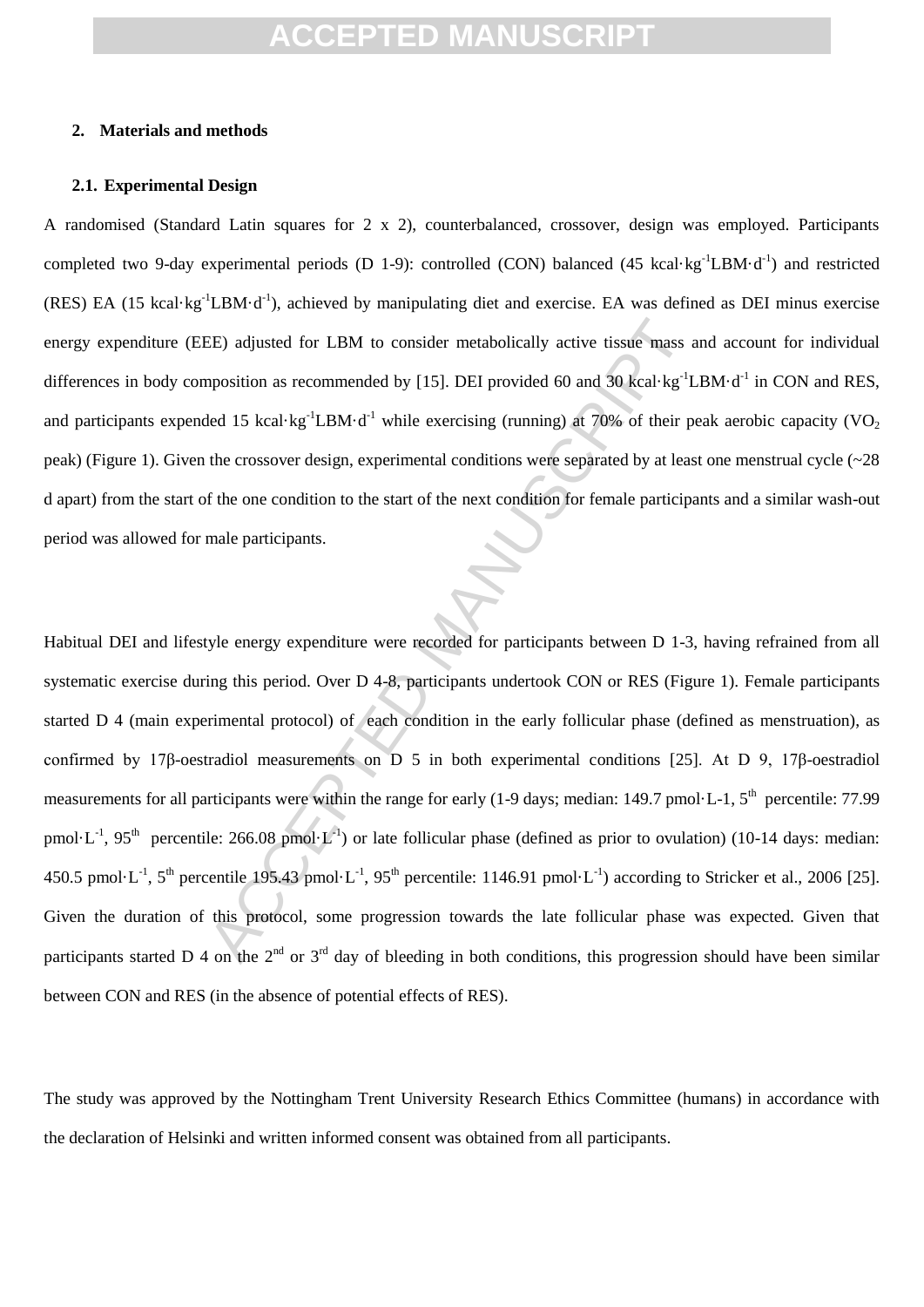

**Figure 1***.* Diagram of the study design. P: Preliminary assessments; D 1-D 8: Experimental Days. The gap between D 3 and D 4 denote change into either the CON or RES period; adjoined boxes denote consecutive days; the thick black line denotes when CON/RES EA conditions were stopped. Arrows denote blood sampling. (Size: 2 columns)

#### **2.2.Participants**

Eleven eumenorrheic women and eleven men (Table 1) volunteered. Participants were included if they were Caucasian, aged 18-35 years, non-smokers, had a body mass index (BMI) between 18.5 and 30 kg·m<sup>-2</sup>, had not sustained a bone fracture within the previous year, were currently injury free, had no history of disordered eating and did not use any medication or suffer from any condition affecting bone metabolism. These criteria were confirmed verbally and by health screen and SCOFF questionnaire, a standard screening tool for eating disorders, for a detailed description see [26]. Self reported menstrual cycle details were assessed using a questionnaire, which included questions about menstrual frequency and length, bleeding length and previous oral contraceptive pill use. Menstrual cycle length was defined as the number of days from the first day of menstruation to the day before the next onset of menstruation. Eumenorrhea was established if menstruation occurred at regular intervals of 24–35 days [11]. Amenorrheic women (absence of menstruation for a minimum of 3 repeated months), oligomenorrheic women (menstrual cycles of 36–90 days) and women with short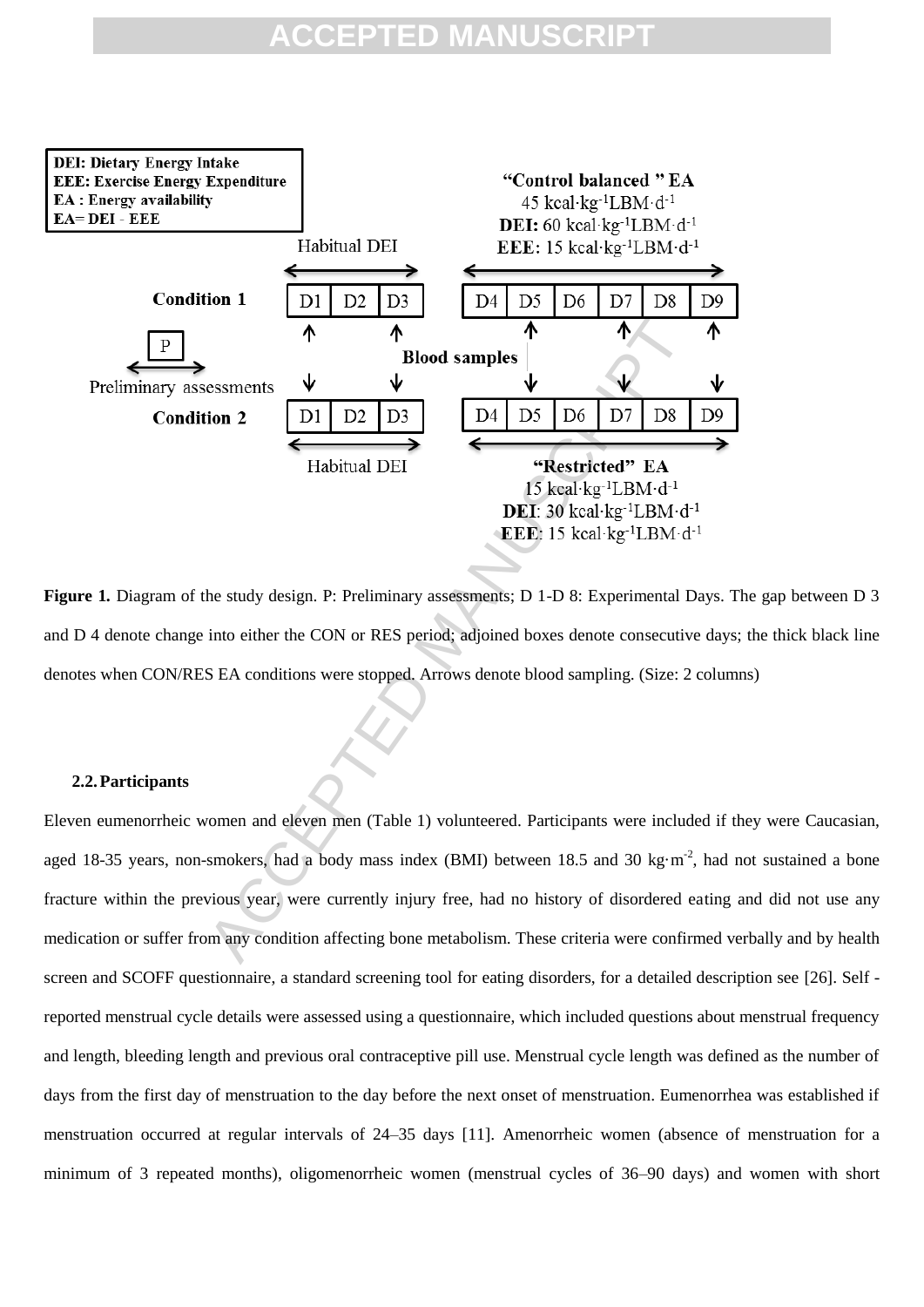menstrual cycles (menstrual cycles <24 days) were excluded from participation to ensure that existing reproductive disturbances did not affect the findings [11]. Participants regularly performed  $\geq$ 3 hours of moderate to vigorous physical activity per week and had moderate and high physical activity levels (Table 1), as determined by the International Physical Activity Questionnaire (IPAQ). Participants were familiar with the exercise mode (running) as part of their training routine.

#### **2.3.Experimental Procedures**

#### **2.3.1. Preliminary Assessments**

Procedures<br>
Manuscript CA, UK) were obtained prior to a whole body dual energy X-ray abs<br>
CA, UK) scan, which was performed to determine body composition in ac<br>
sperformed an incremental exercise test on a treadmill (HP Co Height and weight (SECA, UK) were obtained prior to a whole body dual energy X-ray absorptiometry (DXA, Lunar iDXA, GE Healthcare, USA) scan, which was performed to determine body composition in accordance with the relevant regulations. Participants performed an incremental exercise test on a treadmill (HP Cosmos, Germany) to determine their  $VO<sub>2</sub>$  peak, using previously published methods [27].

### **2.3.2. Experimental Period**

#### **2.3.2.1. Lifestyle energy expenditure**

Participants wore an accelerometer (WGT3X-BT; Actigraph, Pensacola, Florida) during all waking hours on D 1-8, except while bathing, to estimate lifestyle energy expenditure. Participants did not wear the acceleropmeters during the exercise protocol on D 4-8.

#### **2.3.2.2. Habitual DEI**

Participants weighed and recorded food intake during D 1-3 to provide habitual DEI. Participants were shown how to complete detailed food records and the dietary analysis was performed by a registered dietitian using Microdiet™ software.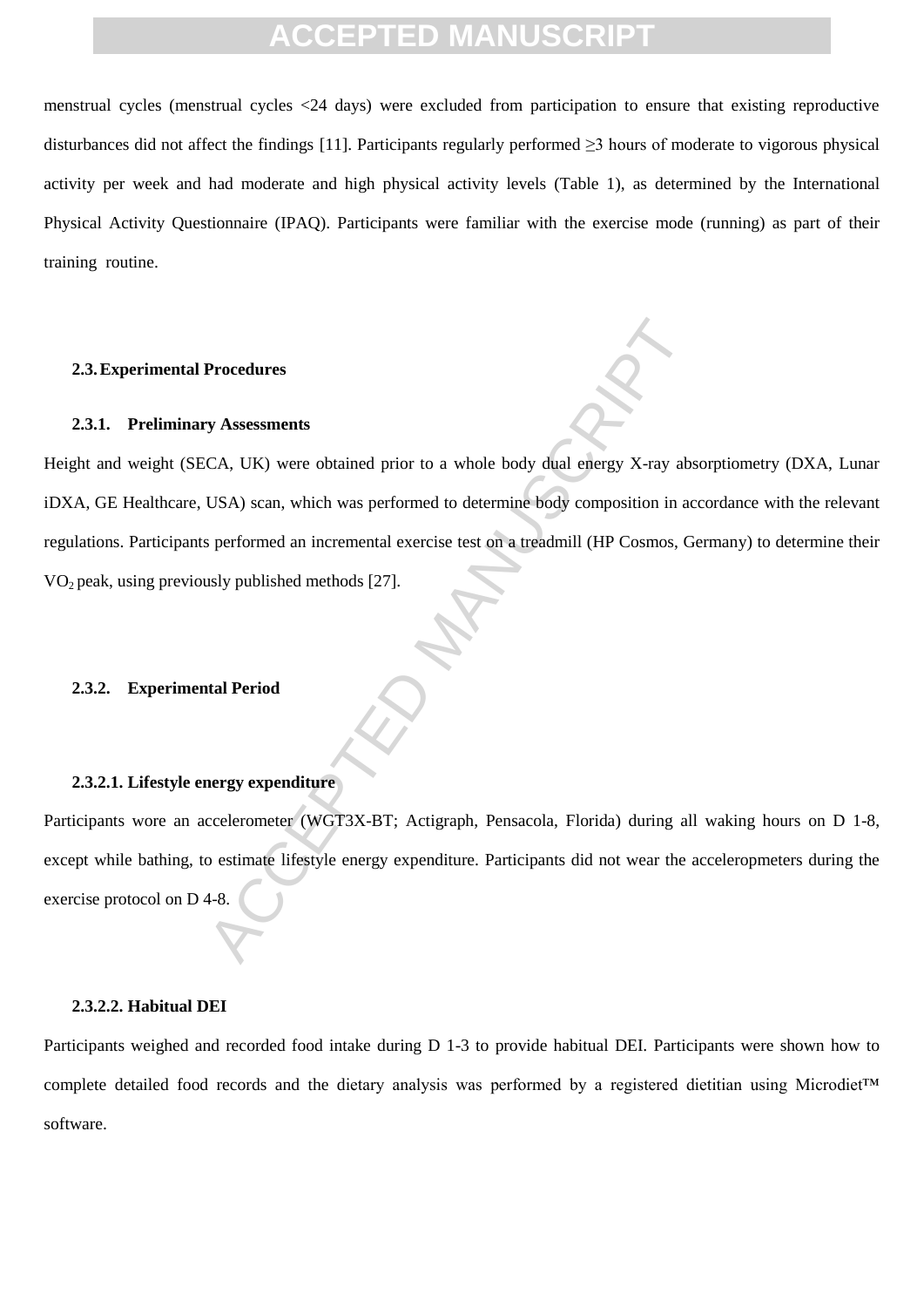#### **2.3.2.3. Experimental Diets**

1 to consume these meals at standardised times each day; breakfast (08<br>
h), afternoon snack depending on the time of exercise (15:00 or 17:0<br>
heir own food, but were instructed on the exact amounts, preparation<br>
t plans. During D 4-8, each participant was given diet plans containing the same foods and beverages consumed during the 3-day period of recording their habitual diet in amounts that provided DEI of 60 and 30 kcal·kg<sup>-1</sup>LBM·d<sup>-1</sup> and maintained the dietary composition of each participant's habitual diet Three menus were designed according to the 3 records of habitual DEI and administered in a 3-day cyclic order with menu A on D 4 and D 7, menu B on D 5 and D 8 and menu C on D 6. Menus included five meals in both CON and RES trials to limit the effects of food partition on bone metabolism [28]. Participants were asked to consume these meals at standardised times each day; breakfast (08:30 h), mid-morning snack (10:00 h), lunch (12:00 h), afternoon snack depending on the time of exercise (15:00 or 17:00 h) and dinner (20:00 h). Participants provided their own food, but were instructed on the exact amounts, preparation and timing of the meals specified on their diet plans. Participants used their weighing scales during food preparation and consumption. Compliance with the experimental diets was confirmed verbally and/or by using a self-recorded checklist. Participants were allowed to change the order of the menus to enable them to adhere with the preparation of the diets. Some appropriate swaps were allowed after consultation with the dietitian of the study (e.g., banana instead of apple in amounts contributing to the same amount of calories). Participants were provided with one multivitamin, multi-mineral supplement (A - Z Tablets, Boots, Nottingham, UK. www.boots.com/en/boots-a-z-90-tablets\_1289974/) during RES to maintain micronutrient intakes and isolate the effects of energy/macronutrient restriction. The multivitamin, multi-mineral supplement provided 5 µg Vitamin D (100% Nutrient Reference Value) and 200 mg Ca (25% Nutrient Reference Value). Supplementation was initiated on D 4 (main experimental protocol).

#### **2.3.2.4. EEE**

During D 4 to 8, daily exercise was undertaken to expend 15 kcal·kg<sup>-1</sup>LBM·d<sup>-1</sup>. Participants ran at 70% of VO<sub>2</sub> peak in 15 minute sessions, with 5 minute rest periods between sessions. Expired gases were continuously collected and analysed using a breath-by-breath analyser (ZAN 600, nSpire Health, Germany). The required duration of exercise was determined using the oxygen uptake values and respiratory exchange ratio from D 4. Unpublished data from our laboratory have shown that EEE during exercise of the same duration and intensity is similar when repeated under the same conditions for the same individual. As such, following an initial measurement of EEE, exercise sessions were completed under under identical conditions to the first exercise day  $(D 4)$  in a supervised laboratory environment without the facemask and the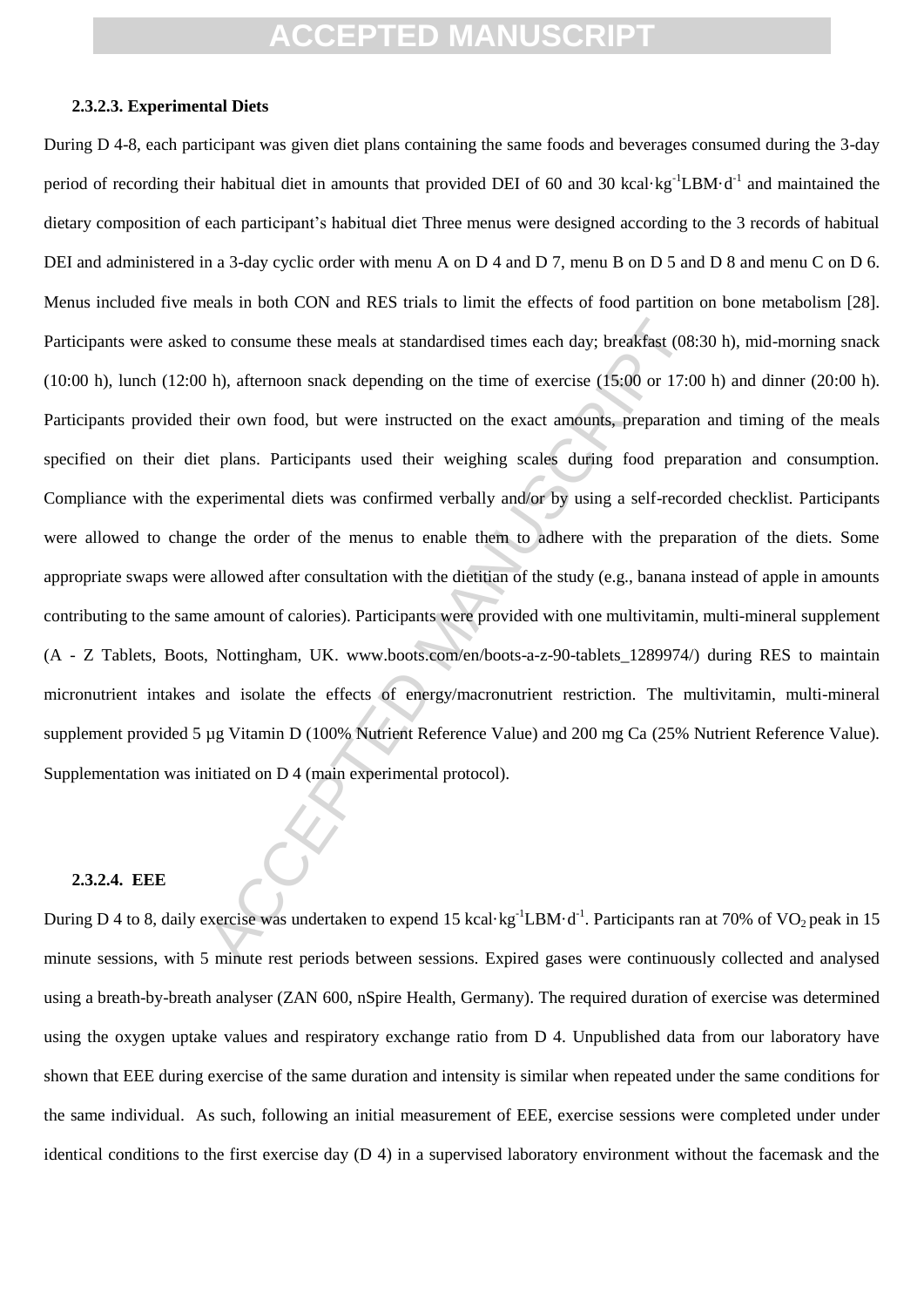use of the breath-by-breath analysis system. Outside the prescribed exercise, participants were instructed to refrain from systematic exercise and perform only light activities, such as reading or working on a computer.

#### **2.4.Blood sampling**

bant (08:15-09:00 h ± 15 min for the same participant) after an overnitional of 1, 3, 5, 7 and 9. Mean values of D 1 and 3 were used as the based of was collected into plasma tubes [ethylenediaminetetraacetic acid (I whic Blood was obtained from a vein in the forearm by a trained phlebotomist using standardised procedures at the same time of day for each participant (08:15-09:00 h  $\pm$  15 min for the same participant) after an overnight fast (from 20:00 h the previous evening) on D 1, 3, 5, 7 and 9. Mean values of D 1 and 3 were used as the baseline (BASE) prior to each condition. Venous blood was collected into plasma tubes [ethylenediaminetetraacetic acid (EDTA) tubes, SARSTED, Nümbrecht, Germany], which were centrifuged immediately at 1509 x g at  $4^{\circ}C$  for 10 minutes, and serum tubes (Becton Dickinson Vacutainer System), which were allowed to clot at room temperature for 30 minutes before centrifuging at the same conditions. Plasma and serum samples were aliquoted into Eppendorf tubes and stored at  $-80^{\circ}$ C until analysis.  $\beta$ carboxyl-terminal cross-linked telopeptide of type I collagen (β-CTX), amino-terminal propeptide of type 1 procollagen (PINP), parathyroid hormone (PTH) and IGF-1 were analysed in EDTA plasma and leptin, insulin,  $T_3$ , glucagon-like peptide-2 (GLP-2), 1*7β*-oestradiol, albumin, calcium (Ca), magnesium (Mg) and phosphate (PO<sub>4</sub>) were analysed in serum.

#### **2.5. Biochemical analysis**

β-CTX, P1NP, PTH, T<sup>3</sup> and 1*7β*-oestradiol were measured using electro-chemiluminescence immunoassay (ECLIA) (Roche Diagnostics, Burgess Hill, UK) on a on a Cobas e601 . Inter-assay coefficient of variation (CV) for β-CTX was  $\lt$ 3% between 0.2 and 1.5 µg·L<sup>-1</sup>, with sensitivity of 0.01 µg·L<sup>-1</sup>. P1NP inter-assay CV was  $\lt$ 3% between 20-600 µg·L<sup>-1</sup> and sensitivity of 8  $\mu$ g·L<sup>-1</sup>. PTH inter-assay CV of <4% between 1-30 pmol·L<sup>-1</sup> and sensitivity of 0.8 pmol·L<sup>-1</sup>. Sclerostin was measured using an enzyme-linked immunosorbent assay (ELISA) supplied by Biomedica GmbH (Vienna Austria) with a sensitivity of 2.6 pmol $\cdot L^{-1}$  established from precision profiles (22% CV of duplicates) and a CV of <15% across the range 25-95.0 pmol $\cdot L^{-1}$ . T<sub>3</sub> inter-essay CV of <1% between 2.0-3.1 nmol $\cdot L^{-1}$  and detection limit of 0.3 nmol $\cdot L^{-1}$ . The inter-assay CV for 17*β*-oestradiol was <3% between 214.3-2156.7 pmol·L<sup>-1</sup> and detection limit of 18.4 pmol·L<sup>-1</sup>. Leptin was measured using ELISA (Biovendor, Czech Republic) and had an inter-assay CV of  $\langle 7\%$  across the range 1-50 µg·L<sup>-1</sup> and sensitivity  $0.2 \mu g \cdot L^{-1}$ . IGF-1 was measured using ELISA (Immunodiagnostic Systems Ltd, Boldon, UK) and had an inter-assay CV of <2.2% between 24.0-306.2 ng·mL<sup>-1</sup> and sensitivity of 4.4 ng·mL<sup>-1</sup>. GLP-2 was measured using ELISA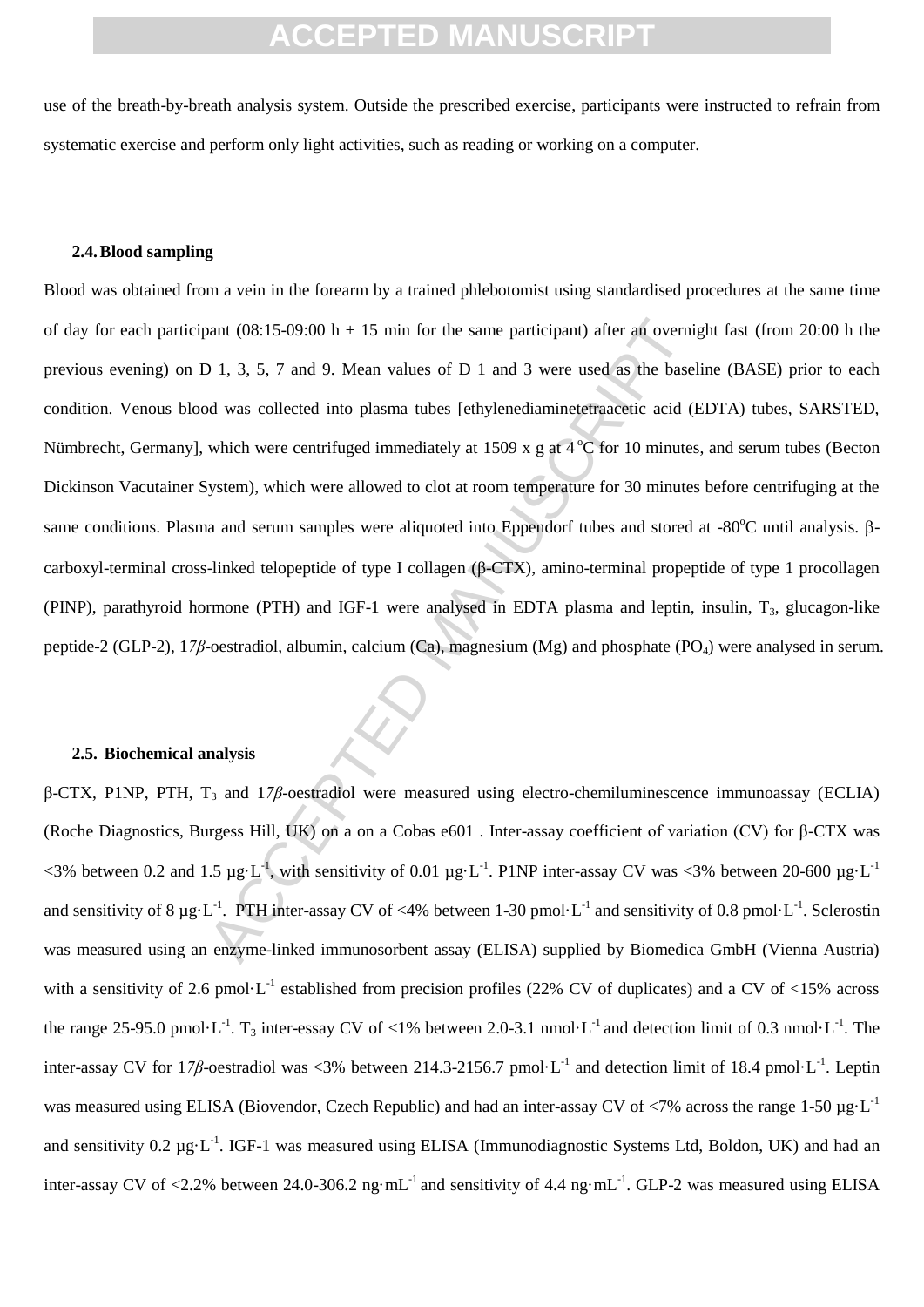(Yanaihara Institute Inc, Japan), with an inter-assay CV of 1.1-11.1% across the range 3.1-33.4 ng $\cdot$ mL<sup>-1</sup> and a detection limit of 0.5 ng·mL<sup>-1</sup>. Insulin was measured using ECLIA (Roche Diagnostics, Burgess Hill, UK), inter-assay CV is <6.1% across the range 44-505 pmol $\cdot L^{-1}$  and sensitivity is 1.8 pmol $\cdot L^{-1}$ . Ca, albumin and PO<sub>4</sub> were measured using standard commercial assays supplied by Roche Diagnostics performed on the Roche COBAS c501. The range of measurement in serum was 0.05-5.00 mmol·L<sup>-1</sup> for Ca, 10-70 g·L<sup>-1</sup> for albumin and 0.10-6.46 mmol·L<sup>-1</sup> for PO<sub>4</sub>. Fluctuations in protein concentrations, especially albumin, may cause total Ca levels to change independently of the ionized calcium concentration, as such Ca concentrations were ''corrected'' to give an albumin-adjusted calcium (ACa) value using the following equation: (-0.8 \*([Albumin] - 4)) + [Total Ca]. Mg was measured using a commercial assay supplied by Roche Diagnostics and analysed on a COBAS c501. The inter-assay CV was 0.9% across the range  $0.1$ -2.0 mmol·L<sup>-1</sup> and the sensitivity was 0.05 mmol $\cdot L^{-1}$ .

#### **2.6. Statistical Analysis**

Ca concentrations were "corrected" to give an albumin-adjusted calci  $8 * ([Albumin] - 4)) + [Total Ca]$ . Mg was measured using a commerciated on a COBAS c501. The inter-assay CV was 0.9% across the range nol-L<sup>-1</sup>.<br> **Alysis**<br>
Alysis<br>
Aly Based on results reported by Zanker and Swaine (2000), the study was powered to detect a significant change in P1NP (pre: 76.1 $\pm$ 5.8; post: 64.7 $\pm$ 6.0 mg·L<sup>-1</sup>, P<0.05) due to low EA [17]. An *a priori* power calculation determined that 9 women and 9 men were required to achieve 95% power at P<0.05 for each sex. Data were checked for normality using a Shapiro-Wilk test. Baseline characteristics for women and men were compared with paired t-test or Wilcoxon signed-rank test. Participant characteristics between women and men were compared using unpaired t-test or the Wilcoxon-rank sum test. The ratio between P1NP and β-CTX was calculated to provide a numerical quantification of bone turnover (BT ratio) as used previously [29]. An increase in the ratio would indicate a state of bone turnover favouring bone formation. Area under the curve (AUC) with respect to baseline (BASE) was calculated for all biochemical markers [30]. Single sex and between sex responses to EA were analysed. A paired t-test or Wilcoxon signed-rank sum test was used to detect differences between CON and RES for AUC in men and women. Data containing two factors (condition, sex) were analysed using a two-way repeated measures analyses of variance (ANOVA), with post hoc analyses performed using Tukey's tests. Data are presented as mean  $\pm 1$  standard deviation (SD) and statistical significance was set at  $P \le 0.05$ . Data were analysed using Statistica 13.0 (Statsoft, USA) and SPSS 22.0 (Armonk, USA). In addition to summary statistics, we also examined the individual responses of the BTM to RES. In order to be considered a responder, β-CTX concentrations at D 9 in RES were > BASE (100%), > β-CTX concentrations at D 9 in CON together with a difference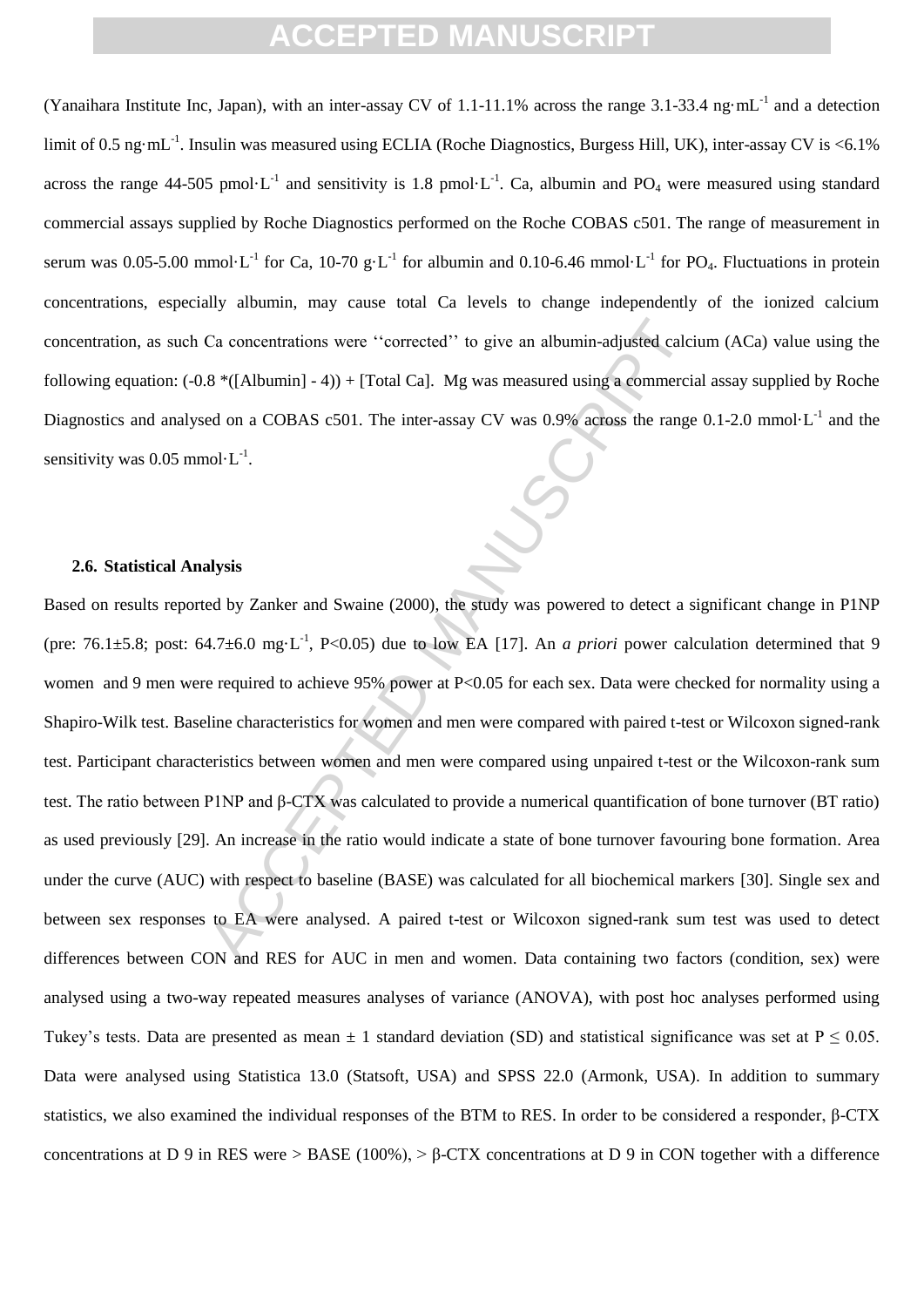>3% to account for CV of β-CTX assay. For P1NP, responders were identified if P1NP concentrations at D 9 in RES were <BASE (100%), <P1NP levels at D 9 in CON together with a difference >3% to account for CV for P1NP assay.

CRATED MANUSCRIPT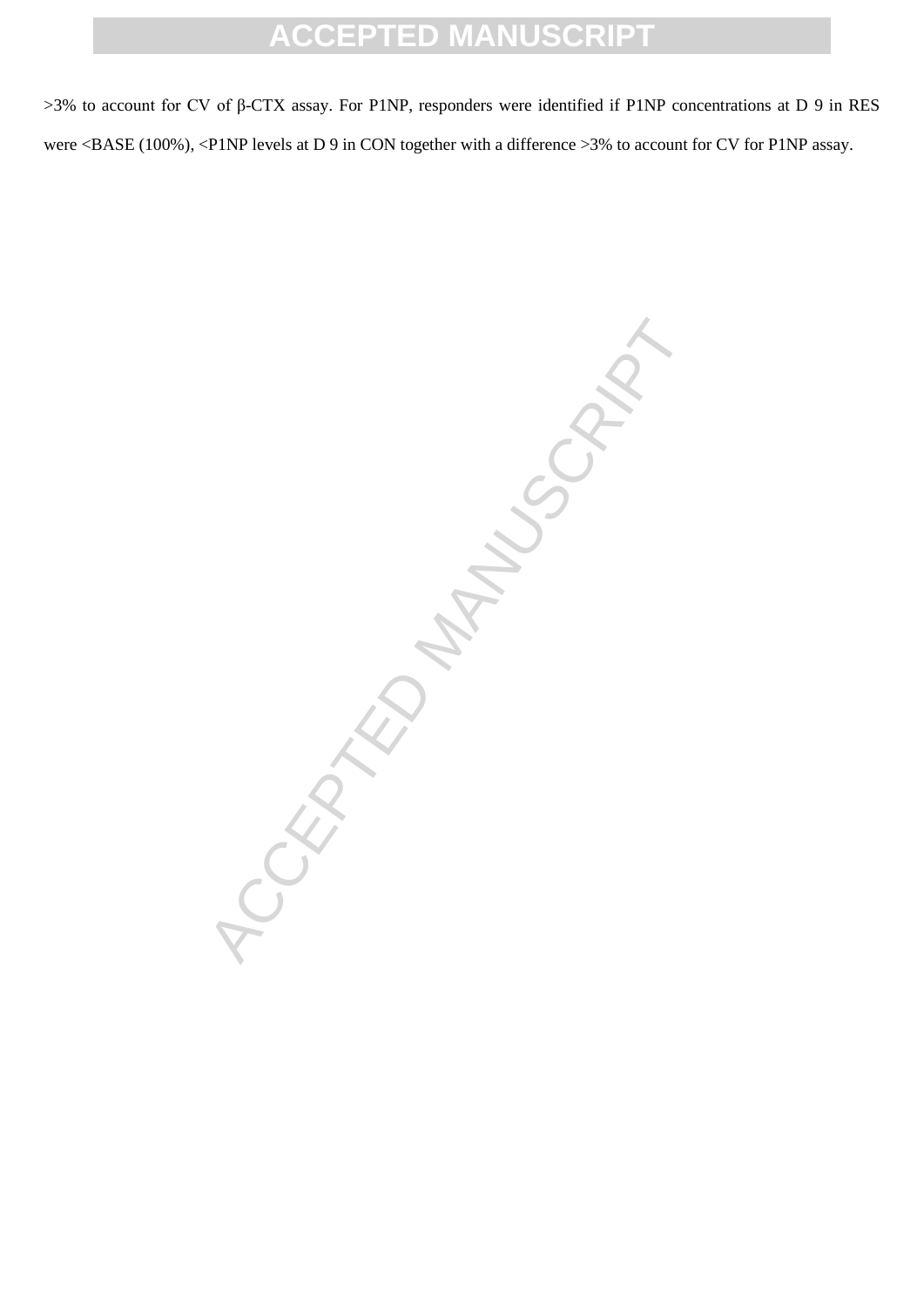#### **3. Results**

#### **3.1. Baseline characteristics**

There were no significant differences in habitual DEI, lifestyle EE, EA or body mass (D 4) between CON and RES for either women or men (data not shown). In women, baseline β-CTX in RES was significantly lower than baseline levels in CON (P=0.01), with no significant differences in any other biochemical marker (data not shown). In men, no significant differences were detected for any biochemical marker between baseline values before CON and RES, apart from leptin; with higher levels shown prior to RES compared to CON (P<0.05). Mean baseline concentrations were within, but at the higher end of the reference range (Women – β-CTX: 0.15-0.80 μg·L<sup>-1</sup>; P1NP: 25-90 μg·L<sup>-1</sup>; Men – β-CTX: 0.17-0.60 μg·L<sup>-1</sup>; P1NP: 15-80 μg·L<sup>-1</sup>) [31] for both β-CTX (Women: 0.49±0.14 μg·L<sup>-1</sup>; Men: 0.48±0.16 μg·L<sup>-1</sup>) and P1NP (Women:  $71.1 \pm 15.0 \,\mu g \cdot L^{-1}$ ; Men:  $73.6 \pm 31.4 \,\mu g \cdot L^{-1}$ ).

ed for any biochemical marker between baseline values before CON an<br>
m prior to RES compared to CON (P<0.05). Mean baseline concentration<br>
ence range (Women –  $\beta$ -CTX: 0.15-0.80 µg-L<sup>-1</sup>; PINP; 25-90 µg-L<sup>-1</sup>;<br>
ug-L<sup>-1</sup>)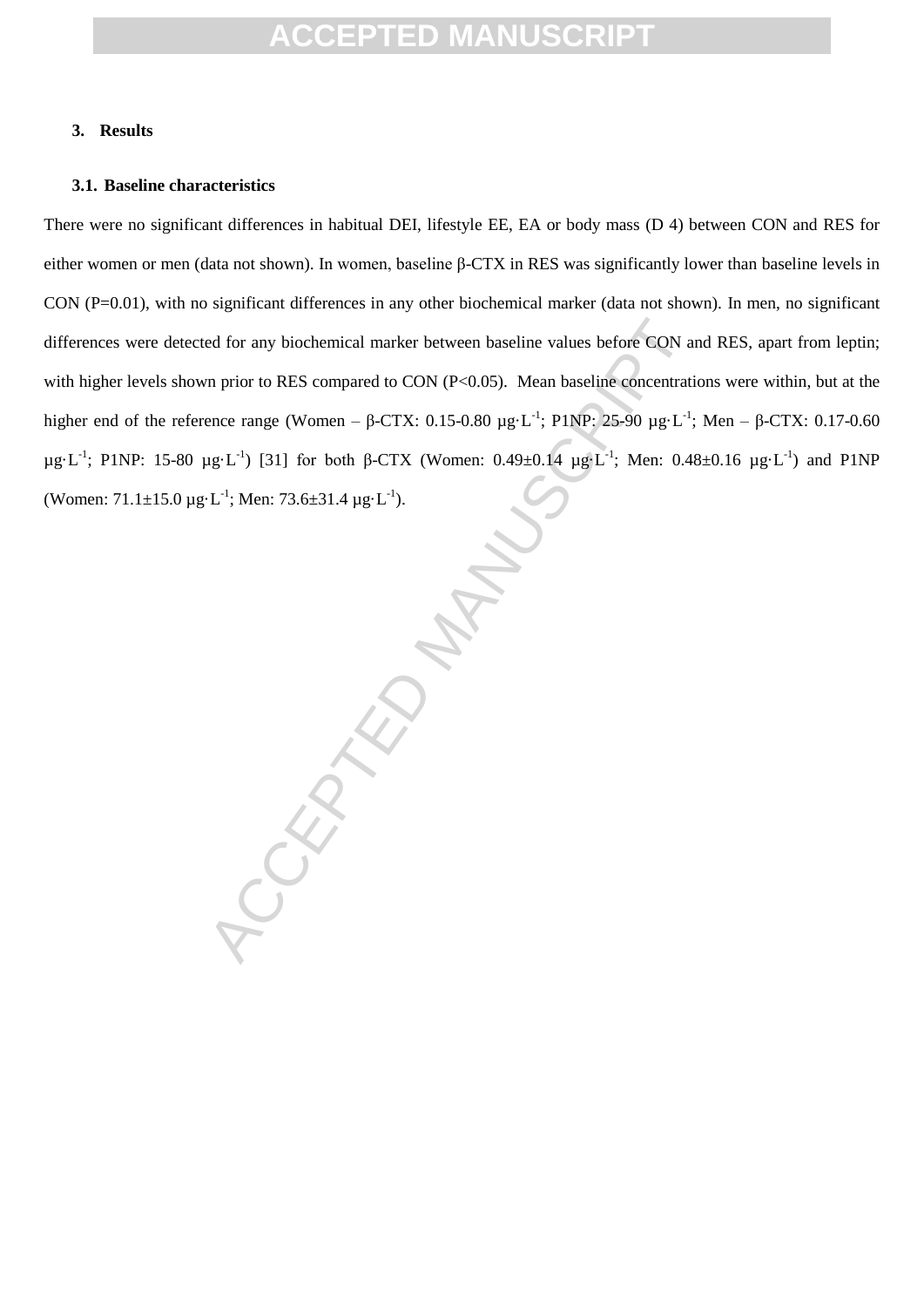|                                                                                                                                                                                                                 | Women $(n=11)$  | Men $(n=11)$                 |  |  |
|-----------------------------------------------------------------------------------------------------------------------------------------------------------------------------------------------------------------|-----------------|------------------------------|--|--|
| <b>Demographics</b>                                                                                                                                                                                             |                 |                              |  |  |
| Age $(y)$                                                                                                                                                                                                       | $26 + 5$        | $26 + 5$                     |  |  |
| Height (m)                                                                                                                                                                                                      | $1.66 \pm 0.05$ | $1.78 \pm 0.07$ **           |  |  |
| Body mass (kg)                                                                                                                                                                                                  | $59.7 \pm 6.7$  | $73.1 \pm 8.0$ <sup>**</sup> |  |  |
| <b>BMI</b> (kg $\cdot$ m <sup>2</sup> )                                                                                                                                                                         | $21.5 \pm 1.5$  | $23.0 \pm 1.6$               |  |  |
| <b>Body composition</b>                                                                                                                                                                                         |                 |                              |  |  |
| Body fat $(\% )$                                                                                                                                                                                                | $27.0 \pm 6.2$  | $18.3 \pm 3.4$ **            |  |  |
| Lean body mass (kg)                                                                                                                                                                                             | $41.50 + 4.91$  | $57.23 \pm 7.32$ **          |  |  |
| Fat free mass (kg)                                                                                                                                                                                              | 43.95±5.14      | $60.33 \pm 7.58$ **          |  |  |
| <b>BMD</b> ( $g \cdot cm^{-2}$ )                                                                                                                                                                                | $1.14 \pm 0.11$ | $1.25 \pm 0.08$ <sup>*</sup> |  |  |
| <b>Training characteristics</b>                                                                                                                                                                                 |                 |                              |  |  |
| $\rm{VO}_2$ peak (ml·kg <sup>-1</sup> ·min <sup>-1</sup> )                                                                                                                                                      | $47.9 \pm 5.5$  | $54.2{\pm}5.3$ <sup>*</sup>  |  |  |
| $VO2$ peak (ml·kg LBM <sup>-1</sup> ·min <sup>-1</sup> )                                                                                                                                                        | $68.7{\pm}4.0$  | $69.3 \pm 5.9$               |  |  |
| Physical activity $(MET-min·wk^{-1})$                                                                                                                                                                           | 3927±1651       | 3443±1006                    |  |  |
| Dietary and energy expenditure characteristics                                                                                                                                                                  |                 |                              |  |  |
| Habitual DEI (kcal $\cdot$ d <sup>-1</sup> ) <sup>a</sup>                                                                                                                                                       | $2143 \pm 361$  | $2682 \pm 265$               |  |  |
| Habitual DEI (kcal·kgLBM·d <sup>-1</sup> ) <sup>a</sup>                                                                                                                                                         | 51.9(9.2)       | 47.2(4.7)                    |  |  |
| Lifestyle Energy Expenditure (kcal·d <sup>-1</sup> ) <sup>a</sup>                                                                                                                                               | $402 + 227$     | $455 \pm 136$                |  |  |
| Lifestyle Energy Expenditure (kcal·kgLBM <sup>-1</sup> ·d <sup>-1</sup> ) <sup>a</sup>                                                                                                                          | 9.5(5.1)        | 8.0(2.6)                     |  |  |
| Habitual EA (kcal·kgLBM $^{-1}$ ·d <sup>-1</sup> ) <sup>a</sup>                                                                                                                                                 | 51.9(9.2)       | 47.2(4.7)                    |  |  |
| values of D 1 to D 3 prior to both experimental conditions. Values are presented as means±1SD. *denotes a<br>ant difference from women (P<0.05), "denotes a significant difference from women (P $\leq$ 0.001). |                 |                              |  |  |

**Table 1.** Descriptive characteristics of physically active women (n=11) and men (n=11). (Size: 1 column)

<sup>a</sup> Mean values of D 1 to D 3 prior to both experimental conditions. Values are presented as means $\pm$ 1SD.  $*$ denotes a significant difference from women (P<0.05), <sup>\*\*</sup>denotes a significant difference from women (P≤0.001).

BMI, Body mass index; BMD, Bone mineral density; LBM, Lean Body Mass, VO<sub>2</sub>peak, Peak aerobic capacity; MET, Metabolic equivalent; DEI, Dietary Energy Intake; EA, Energy availability.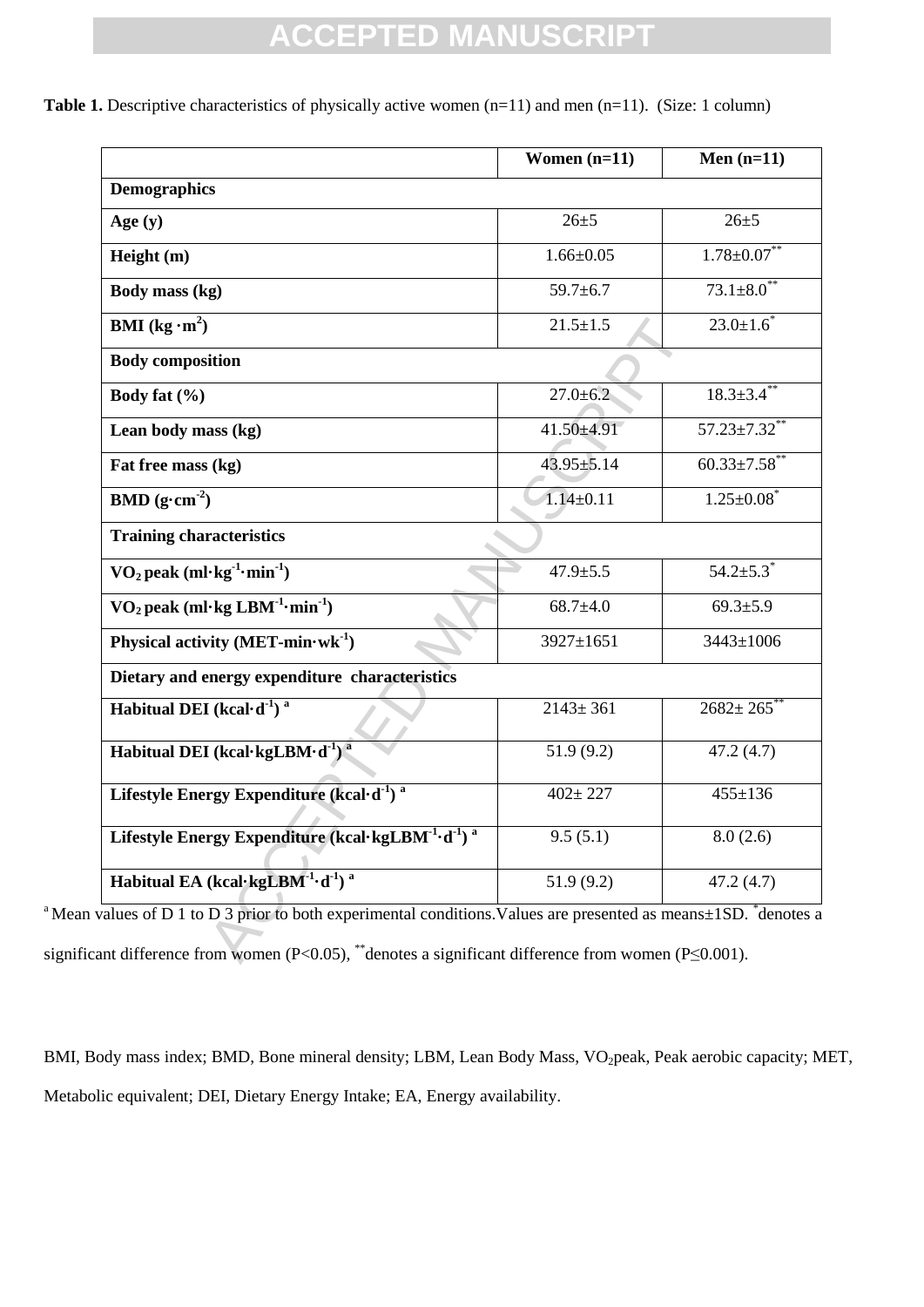#### **3.2.Actual experimental diets and exercise**

The actual characteristics of experimental diets and exercise session are described in Table 2. All participants completed the running sessions and expended the prescribed EEE as measured on D 4.

|                                                                                                                                                                                 | Women                                              |                | Men            |                |
|---------------------------------------------------------------------------------------------------------------------------------------------------------------------------------|----------------------------------------------------|----------------|----------------|----------------|
|                                                                                                                                                                                 | <b>CON</b>                                         | <b>RES</b>     | <b>CON</b>     | <b>RES</b>     |
|                                                                                                                                                                                 | <b>Actual Experimental Dietary characteristics</b> |                |                |                |
| <b>DEI</b> (kcal· $d^{-1}$ )                                                                                                                                                    | 2465±299                                           | $1261 \pm 125$ | 3383±393       | $1720 \pm 235$ |
| DEI (kcal·kg <sup>-1</sup> LBM·d <sup>-1</sup> )                                                                                                                                | $59.4 \pm 1.4$                                     | $30.5 \pm 0.8$ | $59.2 \pm 1.1$ | $30 \pm 0.2$   |
| Carbohydrate (%)                                                                                                                                                                | $49 + 8$                                           | $49 + 8$       | $47 + 8$       | $48 + 9$       |
| Protein (%)                                                                                                                                                                     | $17 + 5$                                           | $18 + 5$       | $18 + 3$       | $19 + 4$       |
| Fat $(\% )$                                                                                                                                                                     | $34 + 7$                                           | $33\pm6$       | $35 + 7$       | $33 + 7$       |
|                                                                                                                                                                                 | <b>Actual Experimental Exercise</b>                |                |                |                |
| EEE $(kcal· d-1)$                                                                                                                                                               | $616 \pm 74$                                       | $616 \pm 74$   | 856±110        | $856 \pm 110$  |
| EEE $(kcal \cdot kg^{-1} LBM \cdot d^{-1})$                                                                                                                                     | $14.8 \pm 0.2$                                     | $14.8 \pm 0.2$ | $15.0 \pm 0.1$ | $15.0 \pm 0.1$ |
| Running speed $(km \cdot h^{-1})$                                                                                                                                               | $9.0 \pm 1.6$                                      | $9.0 \pm 1.6$  | $10.5 \pm 1.7$ | $10.5 \pm 1.7$ |
| <b>Duration</b> (min)                                                                                                                                                           | $66 + 4$                                           | $66 + 4$       | $65 + 7$       | $65\pm7$       |
| Values are presented as means±1SD.<br>DEI: Dietary Energy Intake; EEE: exercise energy expenditure; LBM: Lean body mass; CON: Controlled; RES:<br>Restricted.<br>3.3. Body mass |                                                    |                |                |                |
| Body mass was maintained in CON (between D 4 and D 9) (Women: 59.9 $\pm$ 6.5-59.7 $\pm$ 6.5 kg, P=0.15 or -0.2 $\pm$ 0.4% at D 9                                                |                                                    |                |                |                |
| from D 4; Men: $72.7\pm8.1$ - $72.9\pm8.1$ kg, P=0.31; 0.2 $\pm$ 0.4% at D 9 from D 4), but was significantly decreased by -2.7% $\pm$ 0.6                                      |                                                    |                |                |                |

**Table 2.** Actual experimental dietary and exercise characteristics for women and men in CON and RES

#### **3.3. Body mass**

Body mass was maintained in CON (between D 4 and D 9) (Women:  $59.9\pm6.5-59.7\pm6.5$  kg, P=0.15 or -0.2 $\pm$ 0.4% at D 9 from D 4; Men:  $72.7\pm8.1$ -  $72.9\pm8.1$  kg, P=0.31; 0.2 $\pm$ 0.4% at D 9 from D 4), but was significantly decreased by -2.7% $\pm$ 0.6 and -2.5±0.8% at D 9 from D 4 in women and men in RES (Women: 60.2±6.2- 58.6±5.9 kg, P<0.001; Men: 73.0 ±8.1- 71.2  $\pm$ 7.9 kg; P<0.001) in women and men.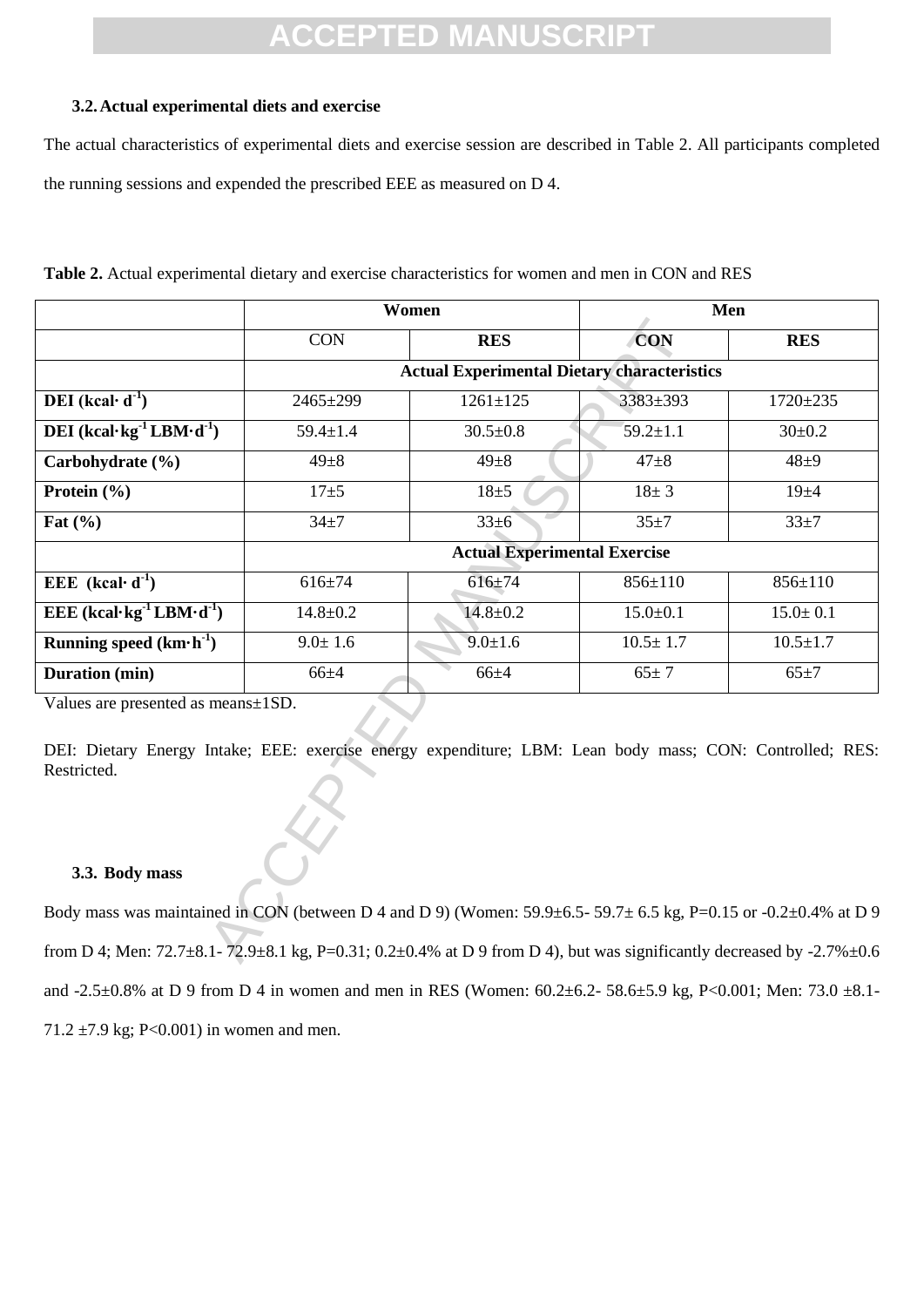#### **3.4. BTMs**

**β-CTX:** In women, there was an increase in β-CTX in RES when compared to CON, as demonstrated by a greater AUC (P=0.03). In men, the difference in β-CTX AUCs between RES and CON was not significant (P=0.46). Changes in β-CTX appeared to differ between men and women, as indicated by a significant sex x condition interaction  $(P=0.03)$ , although post hoc comparisons did not confirm significant differences among men and women during RES (P=0.59) or CON (P=0.64) (Figure 2).

wer PINP AUC (P=0.01) in RES compared to CON suggests a decrease<br>
PINP between RES and CON was not significant (P=0.12). For poor<br>
wer in RES than in CON (condition main effect, P=0.008). PINP respon<br>
dicated by a non-sig **P1NP:** In women, a lower P1NP AUC (P=0.01) in RES compared to CON suggests a decrease in P1NP with low EA. In men, the difference in P1NP between RES and CON was not significant (P=0.12). For pooled men and women data, PINP responses were lower in RES than in CON (condition main effect, P=0.008). P1NP responses did not differ between men and women, as indicated by a non-significant main effect of sex (P=0.27) or a sex x condition interaction effect  $(P=0.90)$  for P1NP AUC (Figure 2).

**BT ratio:** In women, a lower BT ratio AUC (P=0.01) was noted in RES compared to CON, suggesting a reduction in bone metabolism with low EA In men, the difference in P1NP between RES and CON was not significant (P=0.33). For pooled men and women data, BT ratio responses were lower in RES than in CON (condition main effect, P=0.008). BT ratio responses were not differerent between sexes, as indicated by a non-significant main effect of sex ( $P=0.48$ ) or a sex x condition interaction (P=0.57) for BT ratio AUC (Figure 2).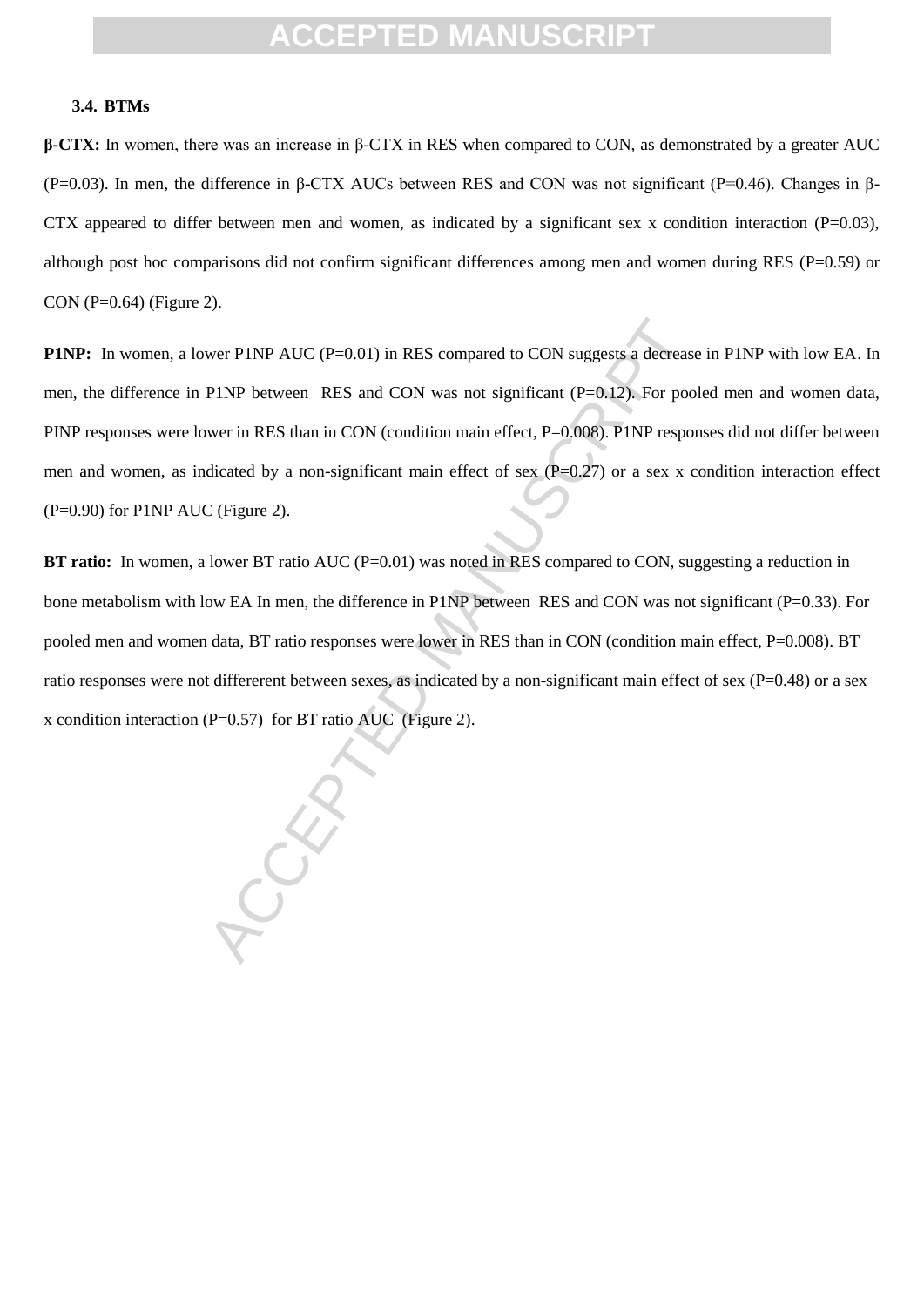

**Figure 2.** AUC analysis of β-CTX (A), P1NP (B) and BT ratio (C) in men (black bars) and women (white bars) in CON (solid colour) and RES (stripe pattern). Values are presented as means±1SD. \* denotes a significant difference from CON trial (P<0.05). (Size: 1 column)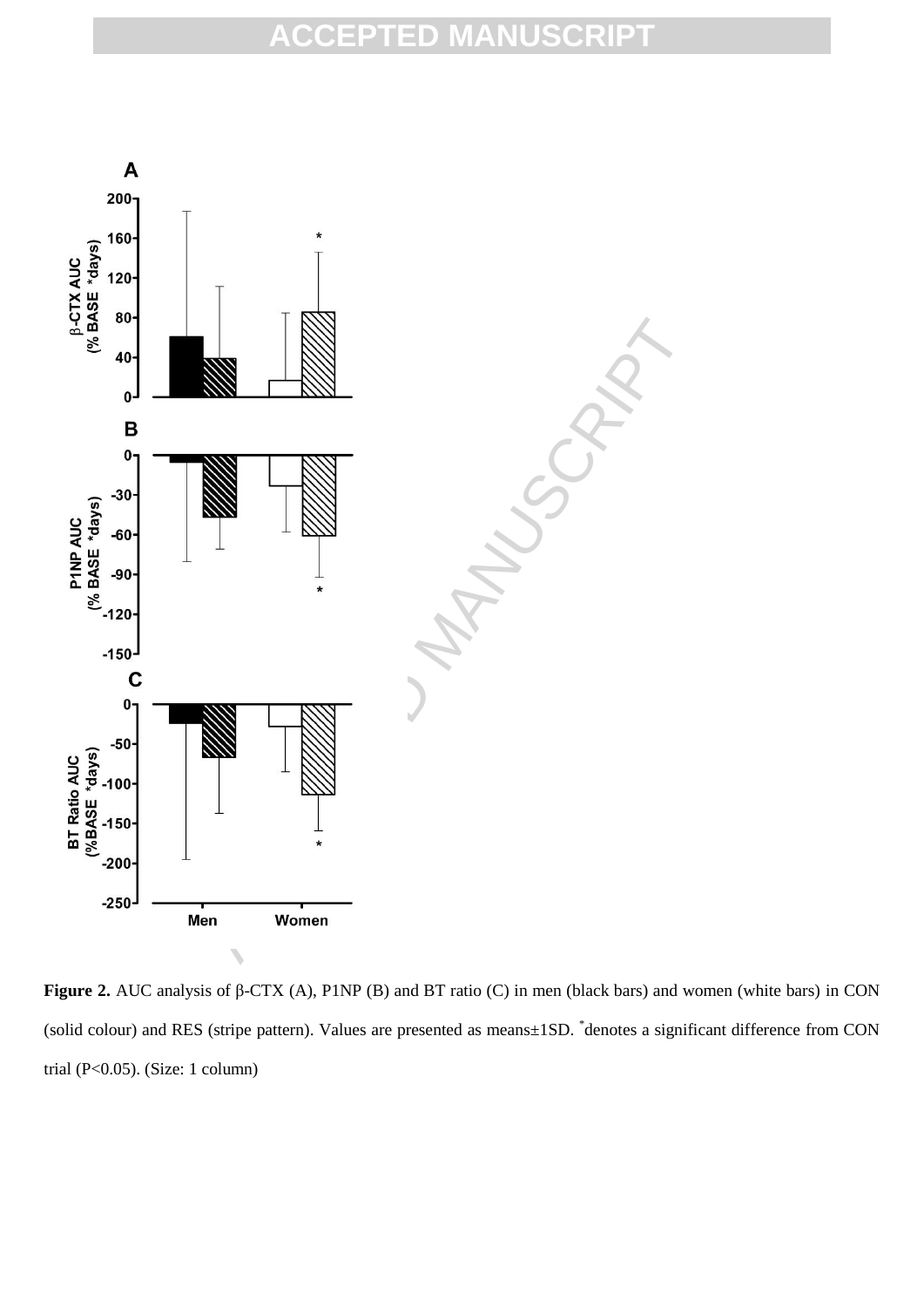β-CTX, β-carboxyl-terminal cross-linked telopeptide of type I collagen; P1NP, Amino-terminal pro-peptide of type 1 procollagen; BT Ratio, Bone turnover ratio; D, Day; BASE, Baseline; AUC, Area under the curve; CON, Controlled trial; RES, Restricted trial.

ACCEPTED MANUSCRIPT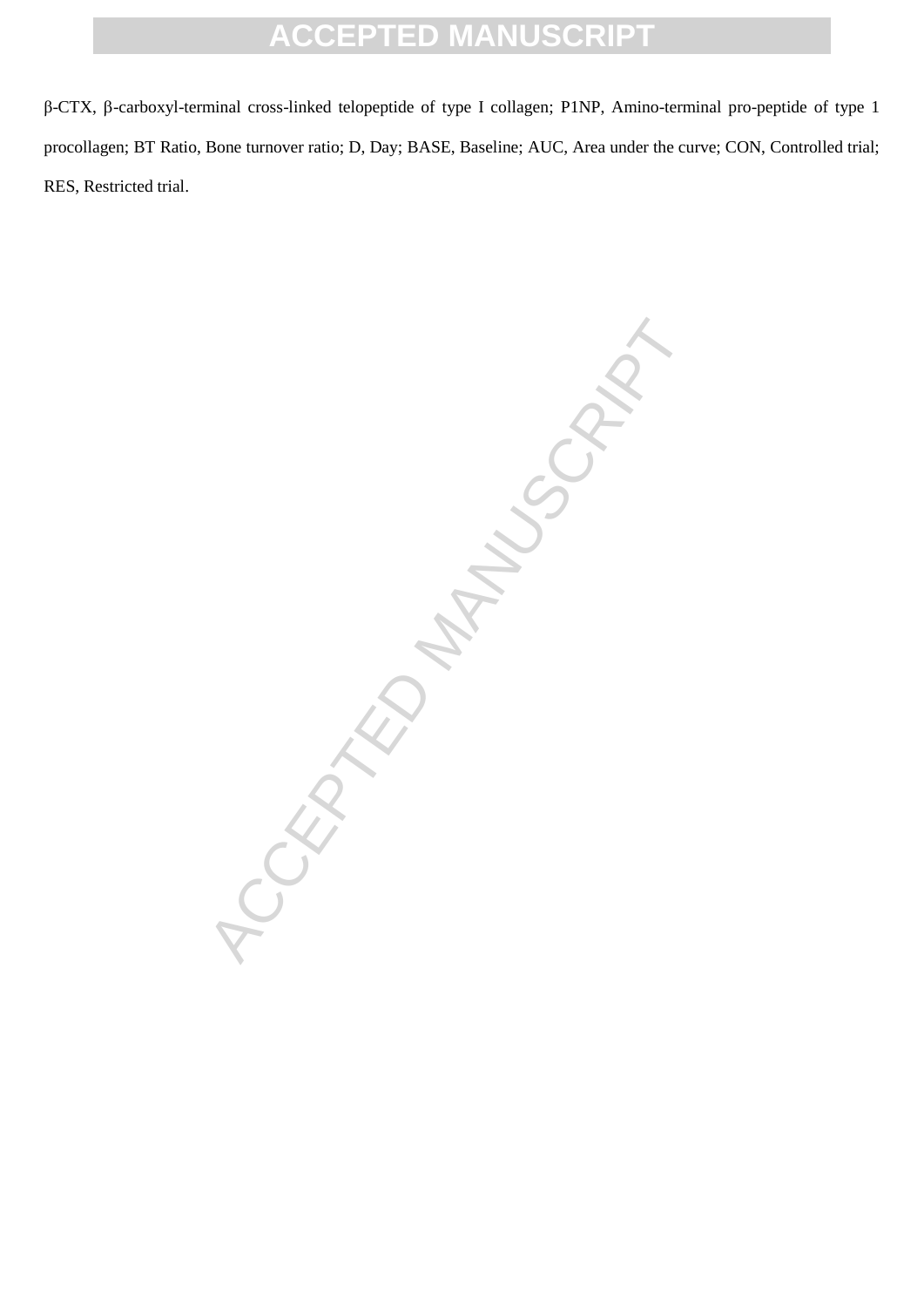#### **3.5. . Markers of calcium metabolism**

PTH, ACa, Mg and PO<sub>4</sub> AUCs in RES were not significantly different from AUC in CON in women or men (P values >0.05) and no significant sex differences in response to RES were shown (P values >0.05).

#### **3.6. Regulatory and Reproductive Hormones**

**Sclerostin:** Sclerostin AUC in RES was not significantly different from AUC in CON in women (P=0.48) or men (P=0.31). Overall, responses in sclerostin appeared to be higher in women compared to those in men, as suggested by a significant main effect of sex  $(P=0.01)$  (Table 2).

**IGF-1:** IGF-1 AUC in RES was not significantly different from AUC in CON in women (P=0.09) or men (P=0.18). For pooled men and women data, IGF-1 responses were lower in RES than in CON (condition main effect, P=0.02). Overall, IGF-1 responses appeared to be lower in women than in men, as suggested by a significant main effect of sex  $(P=0.04)$ (Table 2).

**T<sub>3</sub>**: In either women or men, T<sub>3</sub> AUCs between RES and CON were not significantly different (P=0.054 and P=0.09). For pooled men and women data,  $T_3$  responses were lower in RES than in CON (condition main effect, P=0.008). Overall,  $T_3$ responses did not appear to differ between men and women, as suggested by a non-significant main effect of sex (P=0.18) or sex x condition interaction fot  $T_3$  AUC (P=0.054) (Table 2).

AUC in RES was not significantly different from AUC in CON in<br>onses in sclerostin appeared to be higher in women compared to those<br>of sex (P=0.01) (Table 2).<br>RES was not significantly different from AUC in CON in women (P Leptin: In women, a decrease in leptin was shown with low EA, as demonstrated by a lower leptin AUC (P=0.01) in RES compared to CON. In men, leptin AUCs between RES and CON were not significantly different (P=0.07). For pooled men and women data, leptin responses were lower in RES than in CON (condition main effect, P=0.008). Overall, leptin responses appeared to differ between men and women, as indicated by a significant main effect of sex for leptin AUC (Women<Men) ( $P=0.02$ ).

**Insulin:** In women, a lower insulin AUC (P=0.01) in RES compared to CON suggests a reduction in insulin with low EA In men, the difference in insulin AUCs between RES and CON was not significant  $(P=0.40)$ . For pooled men and women data, insulin responses were lower in RES than in CON (condition main effect, P=0.02). Insulin responses did not differ between men and women, as indicated by a non-significant main effect of sex  $(P=0.25)$  or a sex x condition interaction for insulin AUC ( $P=0.28$ ) (Table 2).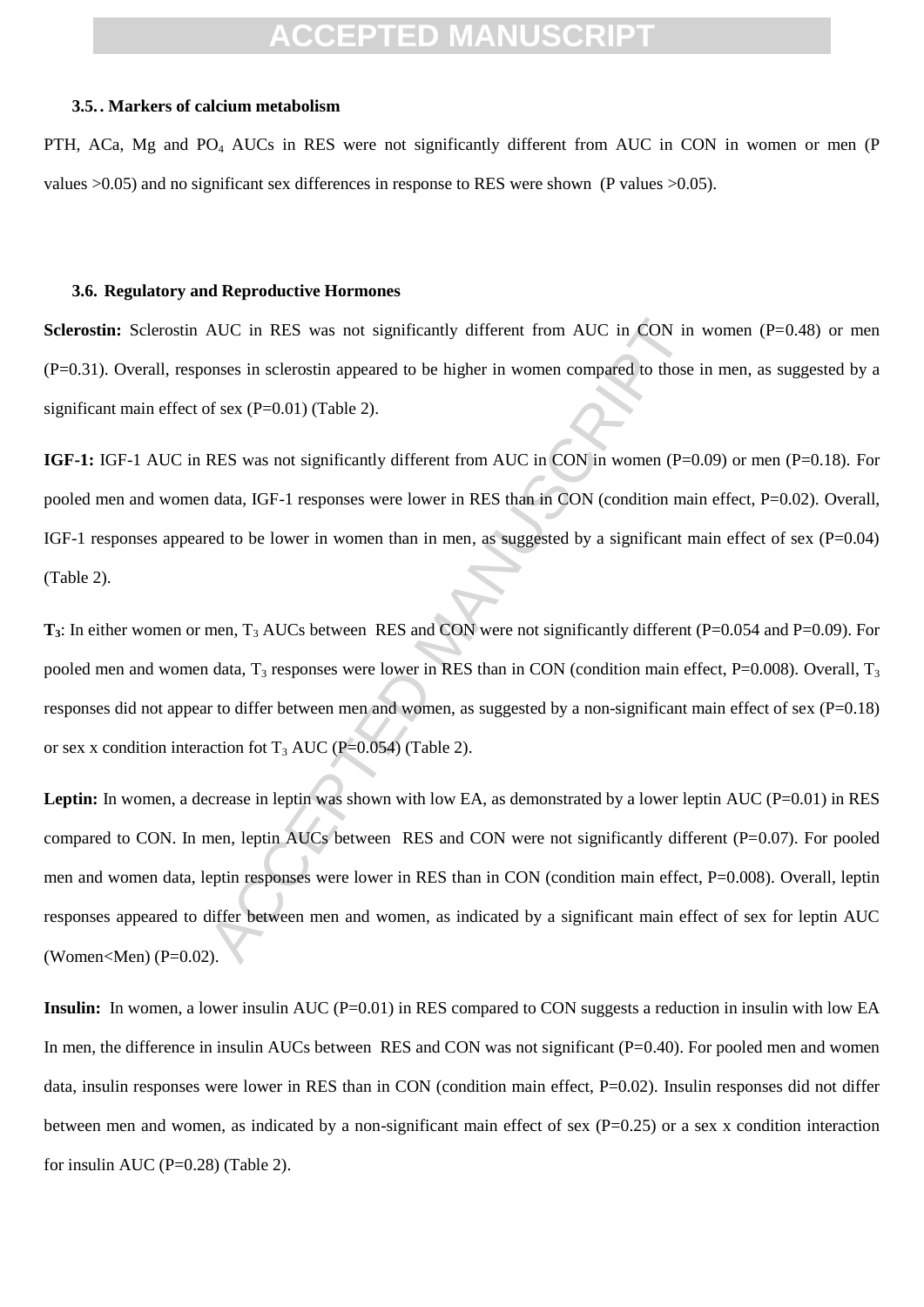**GLP-2:** GLP-2 AUC in RES was not significantly different from AUC in CON in women (P=0.14) or men (P=0.51). GLP-2 responses did not differ between sexes, as indicated by a non-significant main effect of sex (P=0.29) or a sex x condition interaction for insulin AUC (P=0.80) (Table 2).

**Reproductive hormones:** In women, the difference in 17β-oestradiol AUC between RES and CON was not significant (P=0.39) (Table 2).

ACCEPTED MANUSCRIPT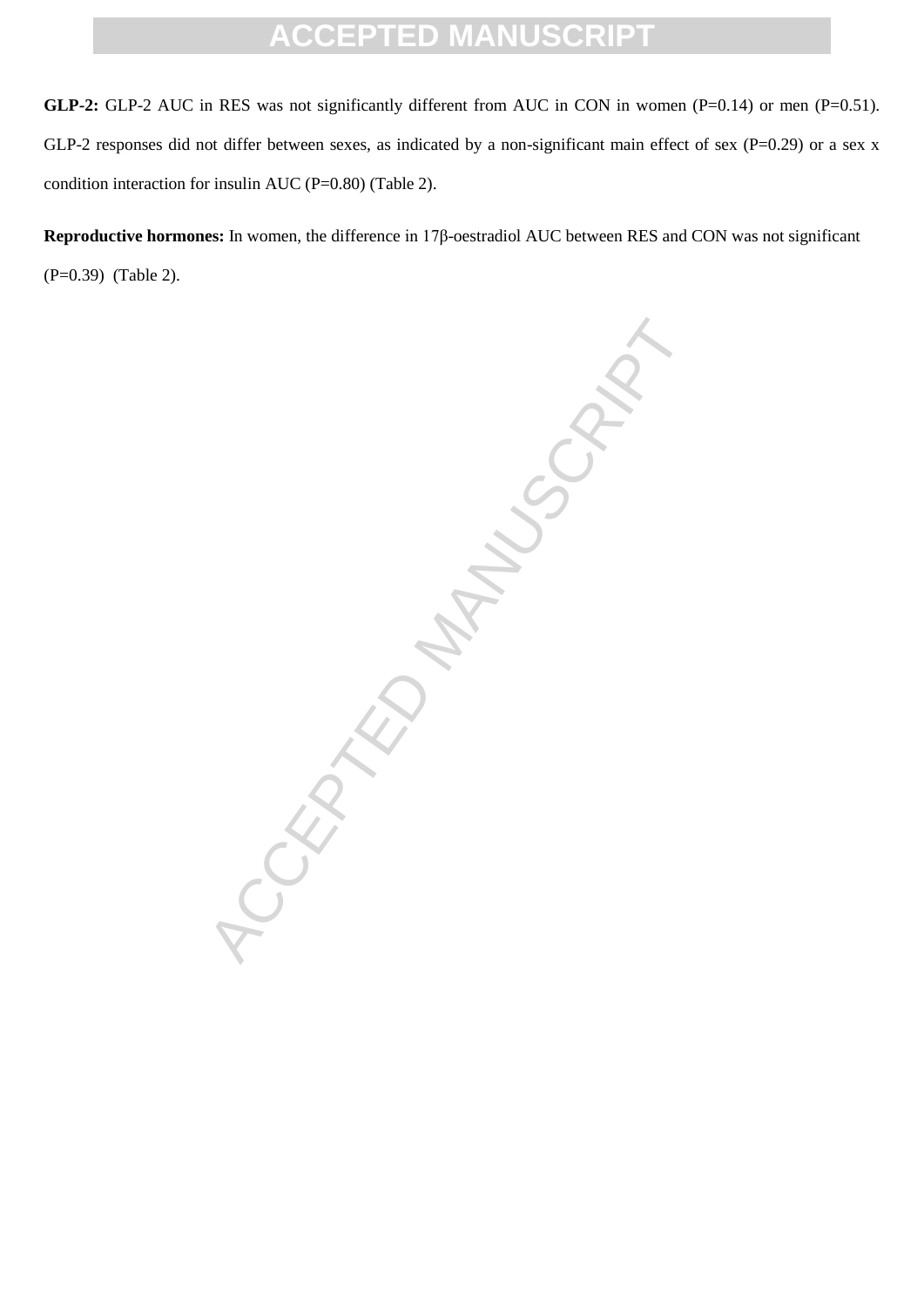**Table 2.** AUCs (%BASE x days) for BTMs, markers of calcium metabolism, regulatory and reproductive hormone in CON and RES trials. (Size: 2 columns)

|                                                                                                                                             | Women $(n=11)$     |                                 | Men $(n=11)$     |                   |  |
|---------------------------------------------------------------------------------------------------------------------------------------------|--------------------|---------------------------------|------------------|-------------------|--|
|                                                                                                                                             | <b>CON</b>         | <b>RES</b>                      | <b>CON</b>       | <b>RES</b>        |  |
| <b>Markers of Calcium Metabolism</b>                                                                                                        |                    |                                 |                  |                   |  |
| <b>PTH</b>                                                                                                                                  | 49.9±59.4          | $76.1 \pm 82.6$                 | $65.9 \pm 121.9$ | $-3.2 \pm 97.4$   |  |
| <b>ACa</b>                                                                                                                                  | $-0.9{\pm}5.9$     | $1.0 \pm 6.8$                   | $-7.9 \pm 8.3$   | $-1.0 \pm 8.1$    |  |
| Mg                                                                                                                                          | $2.5 \pm 17.6$     | $10.1 \pm 21.3$                 | $6.0 \pm 19.7$   | $-8.2 \pm 63.8$   |  |
| PO <sub>4</sub>                                                                                                                             | $17.0 \pm 36.9$    | $18.9 \pm 36.1$                 | $14.5 \pm 73.8$  | $-23.1 \pm 33.1$  |  |
| <b>Regulatory and Reproductive Hormones</b>                                                                                                 |                    |                                 |                  |                   |  |
| <b>Sclerostin</b>                                                                                                                           | $28.8 \pm 81.6$    | $3.\overline{1 \pm 27.8}$       | $18.3 \pm 55.6$  | $37.4 \pm 52.6$   |  |
| $IGF-1$                                                                                                                                     | $-48.2 \pm 82.6$   | $-90.9 + 47.2$                  | $9.4 \pm 96.9$   | $-54.0 \pm 48.1$  |  |
| $T_3$                                                                                                                                       | $-1.8 \pm 61.3$    | $-31.5 \pm 40.5$                | $-6.4 \pm 41.0$  | $-41.4 \pm 47.6$  |  |
| Leptin <sup>a</sup>                                                                                                                         | $-118.3 \pm 119.0$ | $-217.1 \pm 113.0$ <sup>*</sup> | 158.9±219.7      | $-26.7 \pm 331.1$ |  |
| <b>Insulin</b>                                                                                                                              | $-16.5 \pm 194.2$  | $-180.5 \pm 126.6$              | $23.0 \pm 241.3$ | $-40.5 \pm 239.5$ |  |
| $GLP-2$                                                                                                                                     | $-20.2 \pm 70.5$   | $9.6 \pm 50.8$                  | $-27.0 \pm 60.2$ | $-6.3 \pm 50.3$   |  |
| $17\beta$ -oestradiol b,c                                                                                                                   | $119.0 \pm 108.7$  | $78.5 \pm 63.0$                 |                  |                   |  |
| AUC was calculated for each experimental condition from BASE to D 9. Mean values of D 1 and 3 were used as BAS                              |                    |                                 |                  |                   |  |
| prior to each experimental condition. Values are presented as means±1SD. *denotes a significant difference from COI                         |                    |                                 |                  |                   |  |
| trial (P<0.05). <sup>a</sup> Leptin was undetectable in 6 male participants; therefore, the analysis was performed on the remaining         |                    |                                 |                  |                   |  |
| men. <sup>b</sup> 17β-oestradiol levels were determined at D 5 and D 9 in women only. <sup>c</sup> Analysis performed in 9 participants wit |                    |                                 |                  |                   |  |
| available data in both trials.                                                                                                              |                    |                                 |                  |                   |  |
|                                                                                                                                             |                    |                                 |                  |                   |  |

PTH, Parathyroid hormone; Mg, Magnesium; ACa, Albumin adjusted Calcium; PO<sub>4</sub>, Phosphate; IGF-1, Insulin-like growth factor 1; T<sub>3,</sub> Triiodothyronine; GLP-2, Glucagon-like peptide 2; AUC, Area under the curve; D, Day; BASE, Baseline; CON, Controlled trial; RES, Restricted trial.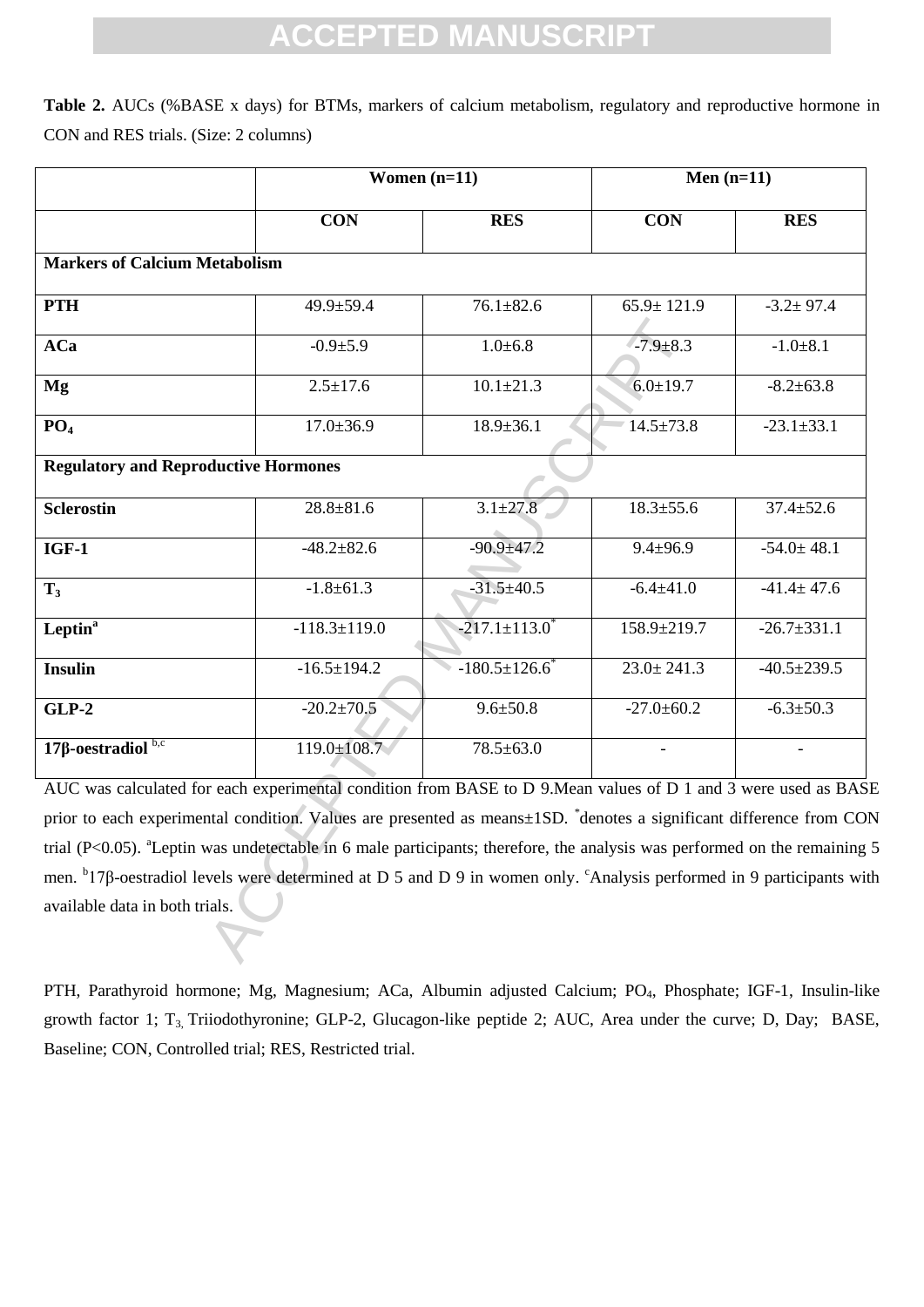#### **3.7. Individual analysis**

Individual responses were considered in line with the criteria outlined in the statistical methods. In women, seven out of eleven participants responded to RES with an increase in  $\beta$ -CTX concentrations and six out of eleven participants responded to RES with a decrease in P1NP concentrations. Three out of eleven female participants were responders to RES for both β-CTX (increase) and P1NP (decrease). Three out of eleven men responded to RES with an increase in β-CTX concentrations and six out of eleven men responded to RES with a decrease in P1NP concentrations. Three out of eleven male participants were responders to RES for both β-CTX (increase) and P1NP (decrease). In total, six out of eleven men and ten out eleven women had altered bone turnover resulting from changes in bone resorption (increase), bone formation (decrease) or both (Table 3).

**Table 3.** Number of responders (out of total number of participants) for β-CTX, P1NP and bone turnover. This analysis was based on data expressed as %BASE for each participant in RES trial. (Size: 2 columns)

|                                                                                                           |              |                                                                                           |                            | eleven male participants were responders to RES for both $\beta$ -CTX (increase) and P1NP (decrease). In total, six |
|-----------------------------------------------------------------------------------------------------------|--------------|-------------------------------------------------------------------------------------------|----------------------------|---------------------------------------------------------------------------------------------------------------------|
|                                                                                                           |              |                                                                                           |                            | eleven men and ten out eleven women had altered bone turnover resulting from changes in bone resorption (incr       |
| bone formation (decrease) or both (Table 3).                                                              |              |                                                                                           |                            |                                                                                                                     |
|                                                                                                           |              |                                                                                           |                            |                                                                                                                     |
|                                                                                                           |              |                                                                                           |                            | Table 3. Number of responders (out of total number of participants) for $\beta$ -CTX, P1NP and bone turnover        |
| analysis was based on data expressed as %BASE for each participant in RES trial. (Size: 2 columns)        |              |                                                                                           |                            |                                                                                                                     |
|                                                                                                           | $\beta$ -CTX | P1NP                                                                                      | Bone turnover <sup>a</sup> | Bone turnover <sup>b</sup>                                                                                          |
| Women $(n=11)$                                                                                            | 7/11         | 6/11                                                                                      | 3/11                       | 10/11                                                                                                               |
| Men $(n=11)$                                                                                              | 3/11         | 6/11                                                                                      | 3/11                       | 6/11                                                                                                                |
| Total $(n=22)$                                                                                            | 10/22        | 12/22                                                                                     | 6/22                       | 16/22                                                                                                               |
| <sup>a</sup> altered bone turnover due to a simultaneous increase in $\beta$ -CTX and decrease in P1NP.   |              |                                                                                           |                            |                                                                                                                     |
| <sup>b</sup> altered bone turnover due to an increase $\beta$ -CTX (only), decreased P1NP (only) or both. |              |                                                                                           |                            |                                                                                                                     |
|                                                                                                           |              |                                                                                           |                            | β-CTX, β-carboxyl-terminal cross-linked telopeptide of type I collagen; P1NP, Amino-terminal pro-peptide of type    |
|                                                                                                           |              | procollagen; BT ratio, Bone turnover ratio; CON, Controlled trial; RES, Restricted trial. |                            |                                                                                                                     |
|                                                                                                           |              |                                                                                           |                            |                                                                                                                     |
|                                                                                                           |              |                                                                                           |                            |                                                                                                                     |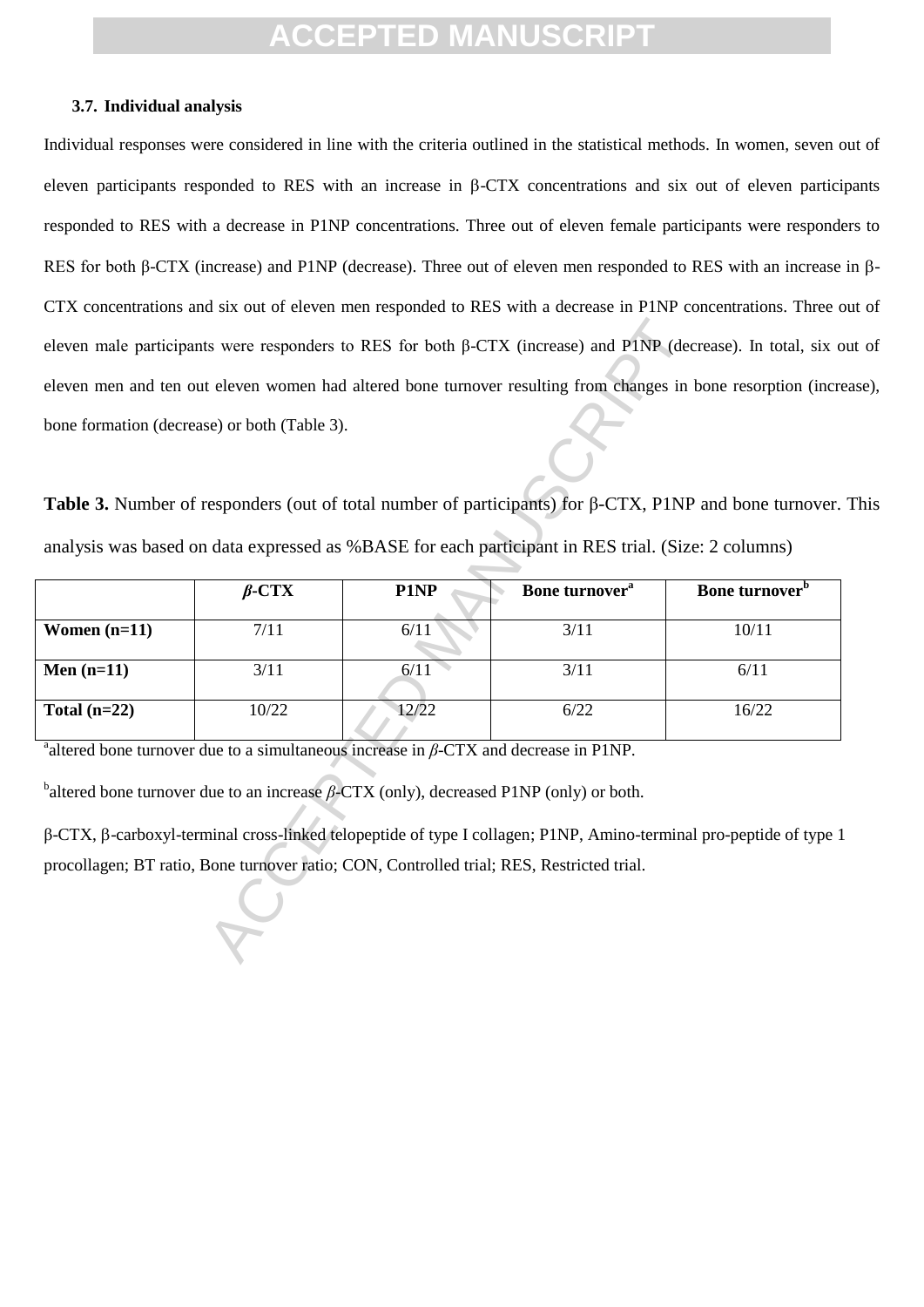#### **4. Discussion**

We investigated the impact of short-term, low EA at 15 kcal·kgLBM $^{-1}$ ·d $^{-1}$  on bone metabolism in women and men, and then compared responses between sexes. Our main findings were 1) a significant increase in bone resorption and a decrease in bone formation in response to low EA in women, 2) no significant effect of low EA on either bone formation or resorption in men and 3) no significant differences in bone metabolic responses between sexes, despite altered bone metabolism in women with low EA.

n extend those of previous studies documenting decreased bone form<br>tion with low EA [15] and acute fasting [32]. The increases in bone r<br>M<sup>-1</sup>·d<sup>-1</sup> occured in the same direction as the changes documented at 10<br>hked telo Our findings in women extend those of previous studies documenting decreased bone formation with or without an increase in bone resorption with low EA [15] and acute fasting [32]. The increases in bone resorption (β-CTX: +19%) shown at 15 kcal·kgLBM<sup>-1</sup>·d<sup>-1</sup> occured in the same direction as the changes documented at 10 kcal·kgLBM<sup>-1</sup>·d<sup>-1</sup> [urinary amino-terminal cross-linked telopeptide of type I collagen (NTX): +34%] by Ihle & Loucks (2004) [15]. The reduction in bone formation (P1NP: -13%) was also similar to that induced by an EA of 30 kcal·kgLBM<sup>-1</sup>·d<sup>-1</sup>, previously shown with exercise and dietary manipulations [15]. We cannot, however, provide a more direct comparison of the magnitude of these effects between the two studies since different BTMs were used [*i.e.*, β-CTX *vs*. NTX and P1NP vs carboxylterminal propeptide of type 1 procollagen (P1CP)] and in different samples (*i.e.*, plasma and urine). β-CTX and P1NP analysed in blood samples have been chosen as the reference markers for bone resorption and formation [33]. Conversely, urinary NTX (bone resorption) and P1CP (bone formation) are limited by analytical variability and thus, are not included in recent recommendations about reference BTMs, published by expert scientific bodies in the area of bone health and disease [33]. Evidence underpinning the recommendations on the preventation and treatment of the Female Athlete Triad are based largely on the bone metabolic responses of sedentary women to EA [15]. We cannot assume that what we know for sedentary individuals holds true for physically active individuals. Sedentary and trained participants may differ in body composition, habitual physical activity, resting BTM levels, and bone strength from athletic individuals [34-36] and bone is accustomed to exercise-induced loading in physically active individuals. For these reasons, the bone metabolic response to low EA may also differ to physically active populations. The level of low EA chosen to represent the EA of some amenorrheic athletes, who are at high risk for bone injuries [2, 16], making the current results relevant to regular exercisers.The baseline responses in our physically active population were towards the higher end of the reference range (in line with other data from our laboratory on similar populations) suggesting that the physically active women in our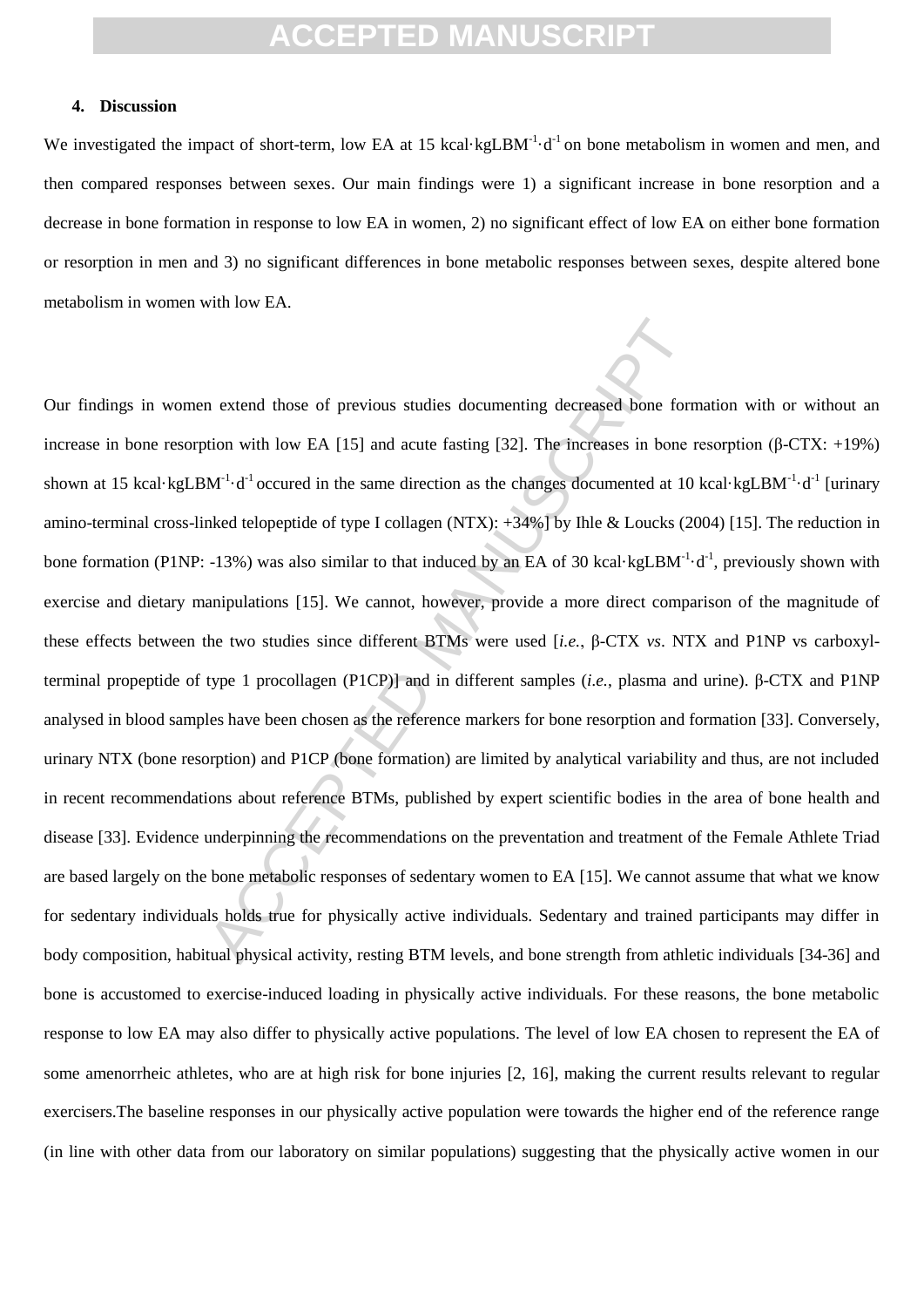study had higher bone turnover than non-active populations, with bone resorption increasing and bone formation decreasing in response to RES.

A 24% reduction in BT ratio in response to RES, but not CON indicates a change in bone turnover in favour of bone resorption. These responses could, if continued over time (*e.g.*, in individuals with anorexia nervosa), result in a net bone loss, which could adversely affect bone health and increase the risk of bone injury [37] by inducing changes in bone volume, mineralisation of the bone matrix, collagen cross-linking and the appearance of remodelling cavities resulting in poorer bone quality [38]. The time course of such changes warrant further investigation.

rsely affect bone health and increase the risk of bone injury [37] by<br>of the bone matrix, collagen cross-linking and the appearance of remod<br>J. The time course of such changes warrant further investigation.<br><br>My osteocytes Sclerostin is secreted by osteocytes and acts as a Wnt antagonist that, through the Wnt/β-catenin pathway (signalling pathway involved in bone cell activation), regulates osteoblast activity [39] and therefore, bone formation. The absence of changes in sclerostin following RES within women may suggest that the observed reduction in P1NP is not mediated by sclerostin. Sclerostin is highly responsive to changes in mechanical loading [40] and exercise during weight loss prevents the increase in sclerostin [41], which might explain the lack of any effect on sclerostin in the current study given that participants completed identical running protocols (≥1hour) and were exposed to the same amount of mechanical loading in both CON and RES.

Lower leptin and insulin responses in women in RES compared to CON, are consistent with previous studies investigating energy deprived conditions [15, 18] and indicate adaptations for sparing energy for vital functions [1]. Alterations in these hormones may have mediated the changes in BTM. Leptin exerts direct and indirect actions on bone metabolism that are generally protective of BMD-for a review see [42]. Insulin is a potential determinant of BMD [43] and insulin deficiency is often accompanied by reduced BMD and increased fragility risk [44, 45], although this seems to have an effect on specific skeletal sites rather than promoting general bone loss.  $T_3$  effects on bone may be exerted either directly via thyroid hormone receptors in bone, or through indirect regulation of the GH/ IGF-I axis [46], although these effects seem unlikely in the current study given that  $T_3$  or IGF-1 AUCs were not altered in response to reduced EA in women. We did not show any changes in 17β-oestradiol concentrations, possibly due to our short-term intervention and single measurement of 17β-oestradiol levels. Loucks and colleagues reported a 15% reduction in pooled 24-h mean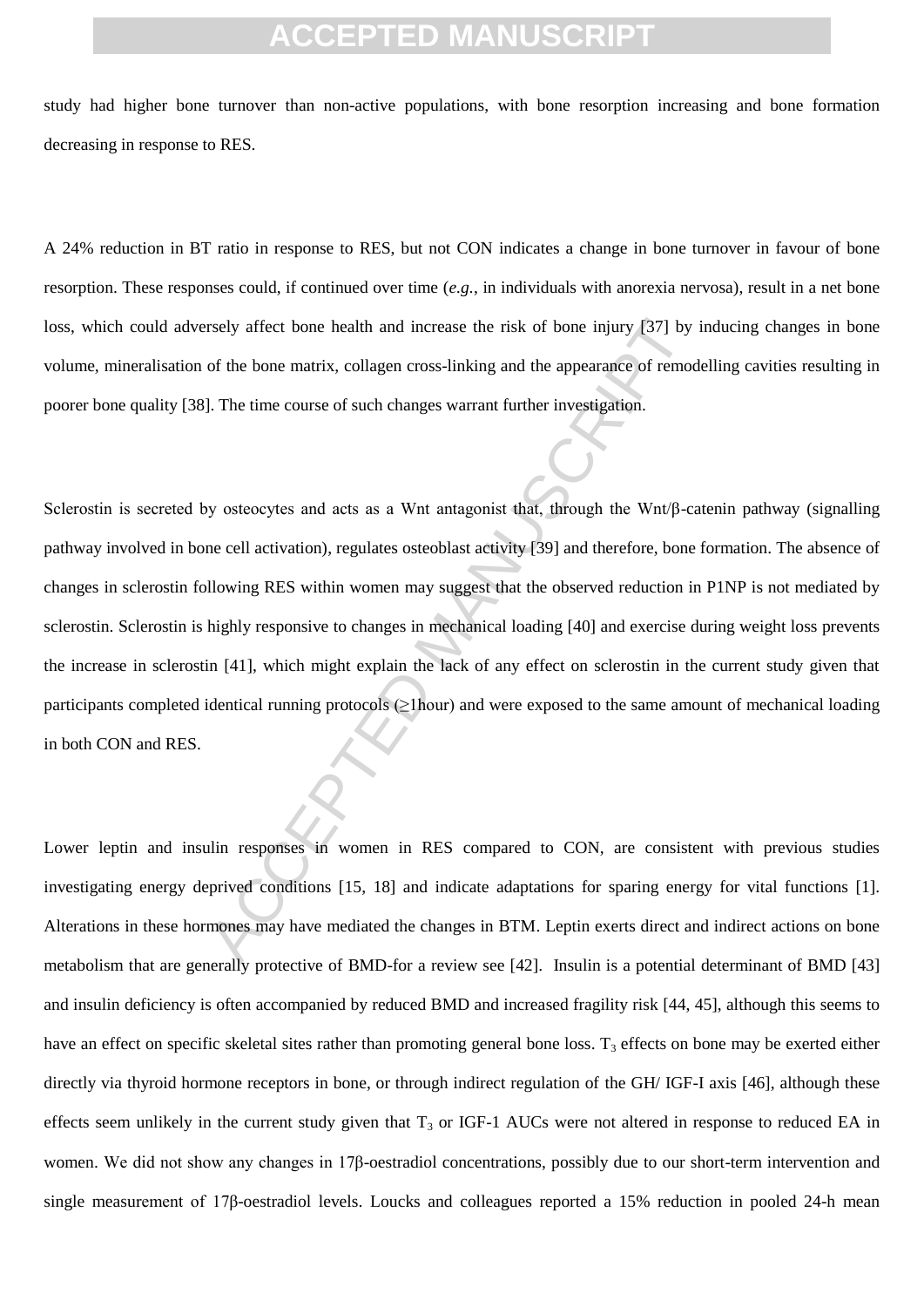oestrogen concentrations, which occurred in parallel with an increase in bone resorption (urinary NTX) following 5 days of low EA attained through diet and exercise at 10 kcal·kgLBM<sup>-1</sup>·d<sup>-1</sup>, but not 20 kcal·kgLBM<sup>-1</sup>·d<sup>-1</sup> [15]. The discrepancies between the studies may be in part due to our less severely reduced EA (15 vs. 10 kcal·kgLBM<sup>-1</sup>·d<sup>-1</sup>) or blood sampling schedule (single sample vs. 24-h frequent blood collection) [15].

r significantly affected by reduced EA. PINP response in RES (-14% functrance, is similar to the significant 15% reduction in PINP shown in privation by Zanker & Swaine (2000) [17]. Possible reasons why we diwomen are that BTMs in men were not significantly affected by reduced EA. P1NP response in RES (-14% from BASE), although did not reach statistical significance, is similar to the significant 15% reduction in P1NP shown in eight male runners under conditions of energy deprivation by Zanker & Swaine (2000) [17]. Possible reasons why we did not show the same BTM responses in men as in women are that a more severe level of EA or a more prolonged exposure to low EA is needed to elicit an EA-related change in BTM in men. Available cross-sectional studies in male athletes (reviewed in [4]) suggest that low BMD is mainly confined to those partaking in weight sensitive sports and experiencing multiple low EA-related risk factors including low BMI, repeated bouts of rapid weight loss or disordered eating. Although the prevalence rates of low BMD and low EA in men and how these compare to the rates of these conditions in women remain unkwnon, the prevalence rates of stress fracture injury have been reported to be lower in males than their female counterparts [47].

Bone formation and/or bone resorption were altered due to low EA in some men, in a direction favouring bone loss, while others remained unaffected, indicating that it might be premature to suggest that low EA does not impact bone turnover in all men. Six out of eleven men had altered bone turnover resulting from changes in either bone formation, bone resorption or both. Our study population was representative of physically active individuals and strict inclusion and exclusion criteria were applied to eliminate confounding factors including age and training status [48]. It is unlikely that the variability in men is attributable to these factors. Some of the observed inter-individual variability might be accounted for by genetic differences, which have previously been associated with bone health [49] and stress fracture injury [50]. More consistent BTM responses were reported in women with ten out eleven women having altered bone turnover resulting from changes in either bone formation, bone resorption or both. These results are suggestive of inter-individual variability in susceptibility/sensitivity to low EA, which may be sex-specific given the more consistent responses among our female participants. Inter-individual variability to energy deficiency has been reported in body composition changes [51] and female reproductive function [52]; which may be relevant to sex-specific bone turnover responses.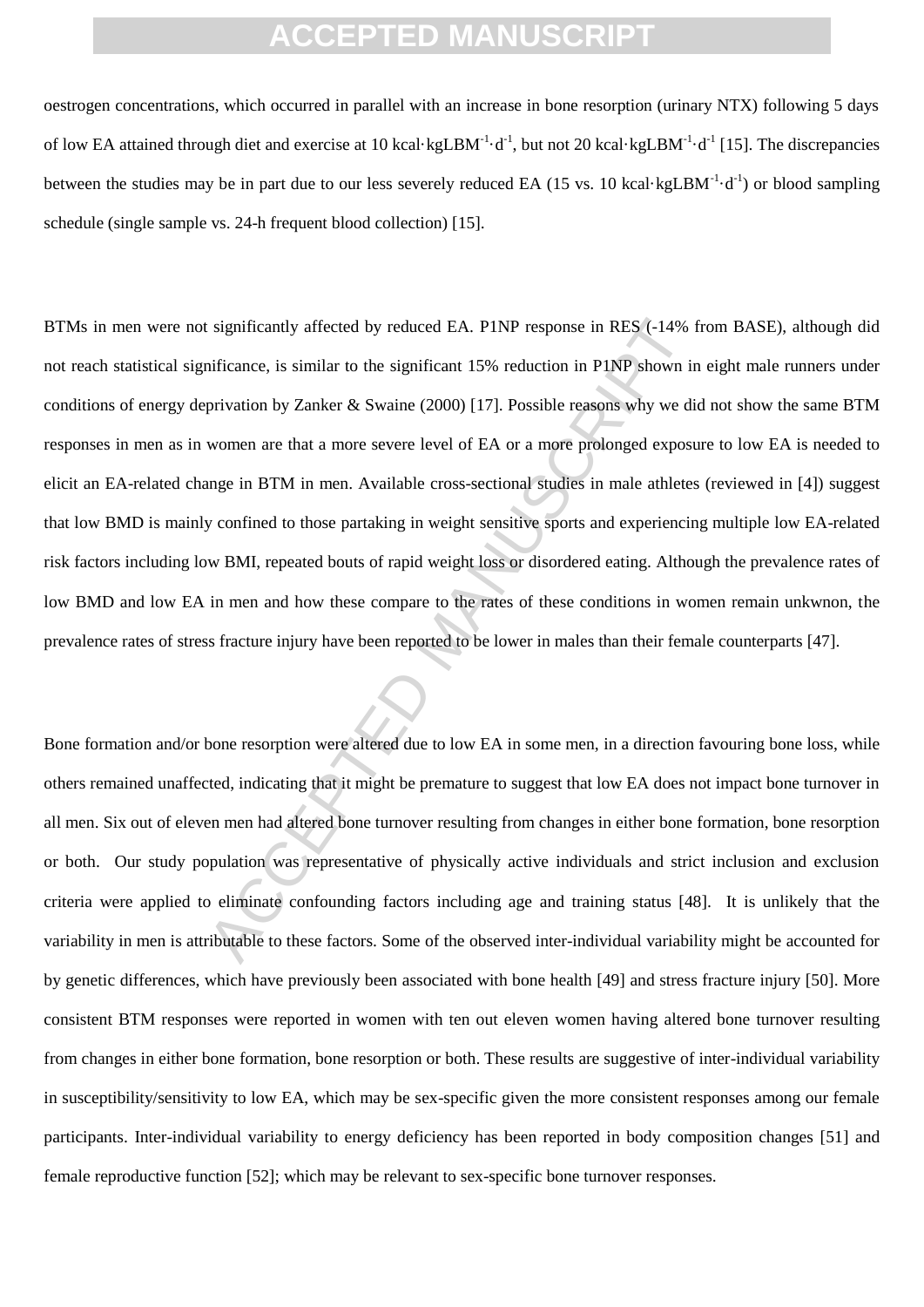No differences in regulatory hormones responses (sclerostin, IGF-1, leptin,  $T_3$ , insulin or GLP-2) were shown between conditions in men perhaps explaining why there was no significant effect of low EA on BTM responses. Previous studies have shown significantly decreased leptin and insulin using the same level of low EA [53], although the magnitude of the responses to low EA was similar to that shown in the current study. In agreement with our findings, other short-term energy deprivation studies have not shown changes in leptin  $[20]$  or  $T_3$  concentrations  $[20, 53]$ . IGF-1 did not change over time in response to low EA within men in the current study, constrasting the findings reported previously [17, 23]. The anabolic effects of IGF-1 on bone involve the stimulation of osteoblast differentiation, expression of type I collagen [54] and suppression of transcriptional factors that contribute to collagen breakdown [55]. The absence of changes in regulatory hormones support the BTM responses within the 5-day timeframe of the present study.

EA within men in the current study, constrasting the findings reporte-<br>1 on bone involve the stimulation of osteoblast differentiation, express<br>mscriptional factors that contribute to collagen breakdown [55]. The<br>pport th The direct between sexes comparisons showed no significant differences in BTM AUCs following low EA. The magnitudes of the BTM responses were similar between men and women (Men - β-CTX: +12%, P1NP: -14%; BT ratio:- 21%; Women - β-CTX: +19%, P1NP: -13%; BT ratio:-24%). This suggests the greater inter-individual variability in BTM responses within men may have masked any statistical significance. When we directly compared the responses of regulatory hormones to low EA, there were no significant differences between women and men for any of the hormones measured. The evidence from human research is contradictory, with some studies opposing [19, 20], and others supporting [56] our findings.

In the current investigation, EA was manipulated by altering habitual diet in order to limit possible initial adaptations to macronutrient intake and mimic their daily lives. Ihle and Loucks (2004) utilised clinical dietary products in liquid form, which provide the advantage of uniform dietary prescription, but are likely to alter regulatory hormones (compared to solid habitual food) [57] that may, in turn, affect bone metabolism. Small deviations were reported in dietary energy intake in both the controlled (target; 60 kcal· kgLBM<sup>-1</sup>·d<sup>-1</sup>, range 57.7-61.0 kcal· kgLBM<sup>-1</sup>·d<sup>-1</sup>) and restricted EAs (target: 30 kcal· kgLBM<sup>-1</sup>·d<sup>-1</sup>, actual range 28.5-31.3 kcal· kgLBM<sup>-1</sup>·d<sup>-1</sup>). This study was designed to assess the effects of low EA achieved by dietary energy restriction and exercise and not specific macronutrient restriction. Although the absolute macronutrient composition was similar within participants in both experimental conditions, it is possible that differences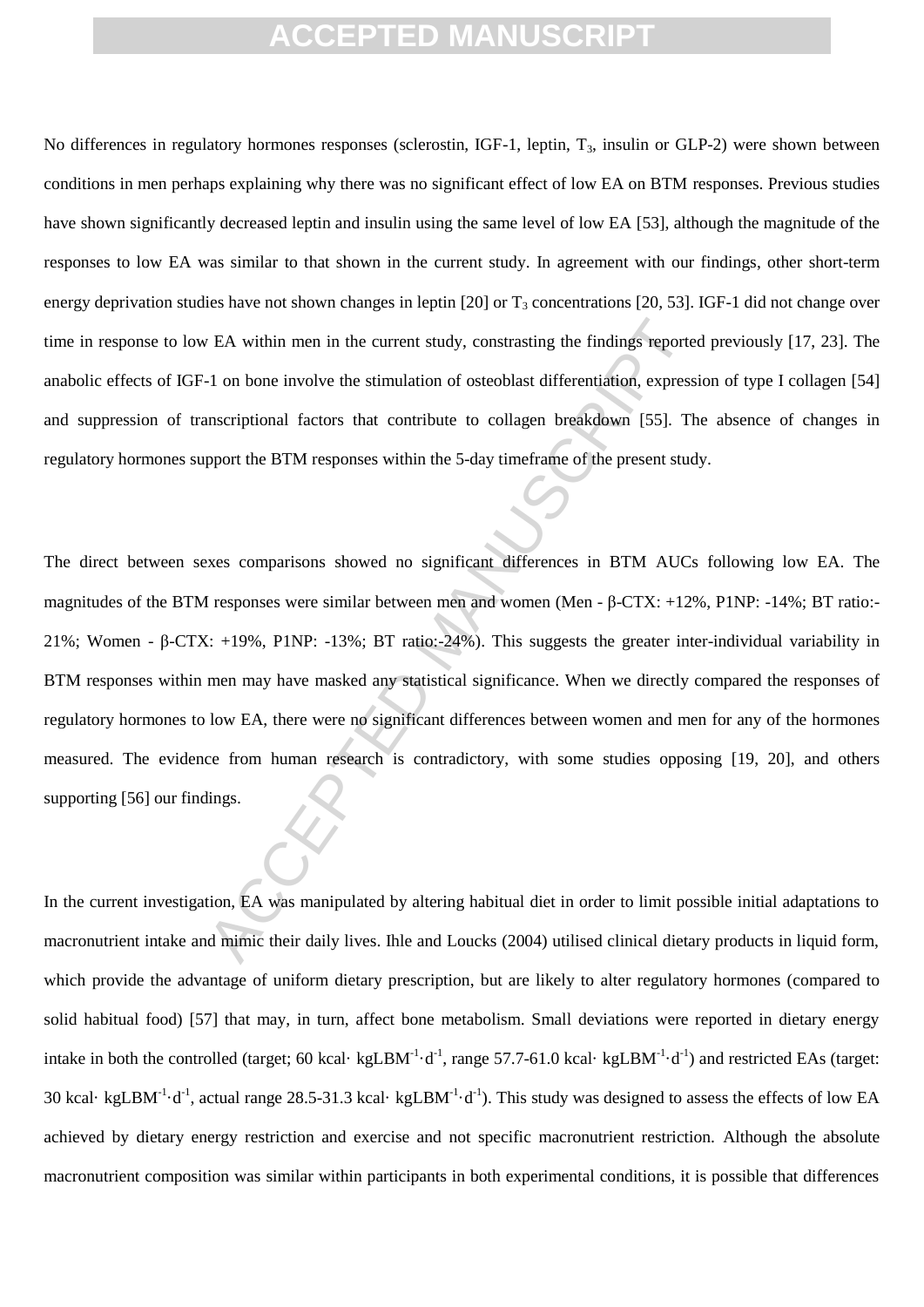in relative dietary intake of macronutrients, such as protein, may have influenced the observed results. Restriction of bone-related micronutrients, including calcium and Vitamin D, may also alter bone metabolic responses. To minimise this influence, our participants were provided with a multivitamin, multi-mineral supplement in the restricted condition. Indeed, we did not show any effects of low EA on PTH, ACa, Mg or  $PQ_4$  levels in response to RES, making it unlikely that the alterations on bone turnover in women were mediated by changes in these factors. Some previous experiments in the area of energy restriction and bone health have failed to consider micronutrient restriction accompanying energy restrictions [17], while some others provided a multivitamin, multimineral supplement [15] similar to the current investigation.

#### **5. Conclusions**

Example of the sprovided a multivitamin, multimineral supplement [1]<br>
Accept insulin and leptin responses compared to controlled EA. No effects<br>
and insulin and leptin responses compared to controlled EA. No effects<br>
acti Reduced EA at 15 kcal·kgLBM $^{-1}$ ·d<sup>-1</sup> decreased bone formation and increased bone resorption in women, which was accompanied by decreased insulin and leptin responses compared to controlled EA. No effects of low EA were shown in men, but when considering individual responses, some individuals adversely responded to low EA. Despite the fact that the sample size used was based upon preliminary data, some responses did not reach statistical significance in our male cohort at least within the 5-day timeframe of the current investigation.. When comparing directly, however, no significant between sexes differences were shown, with the magnitude of the changes in BTMs being similar in men and women. As such, our findings in women support previous studies showing that low EA is an important mediator of bone health in women [2, 3, 7]. Our data in men may suggest an analogous relationship with women when considering the similar BTM responses shown in this study between men and women to low EA. Larger, longer-term studies should confirm these findings in future investigations.

#### **Confict of interest**

None

#### **Acknowledgements**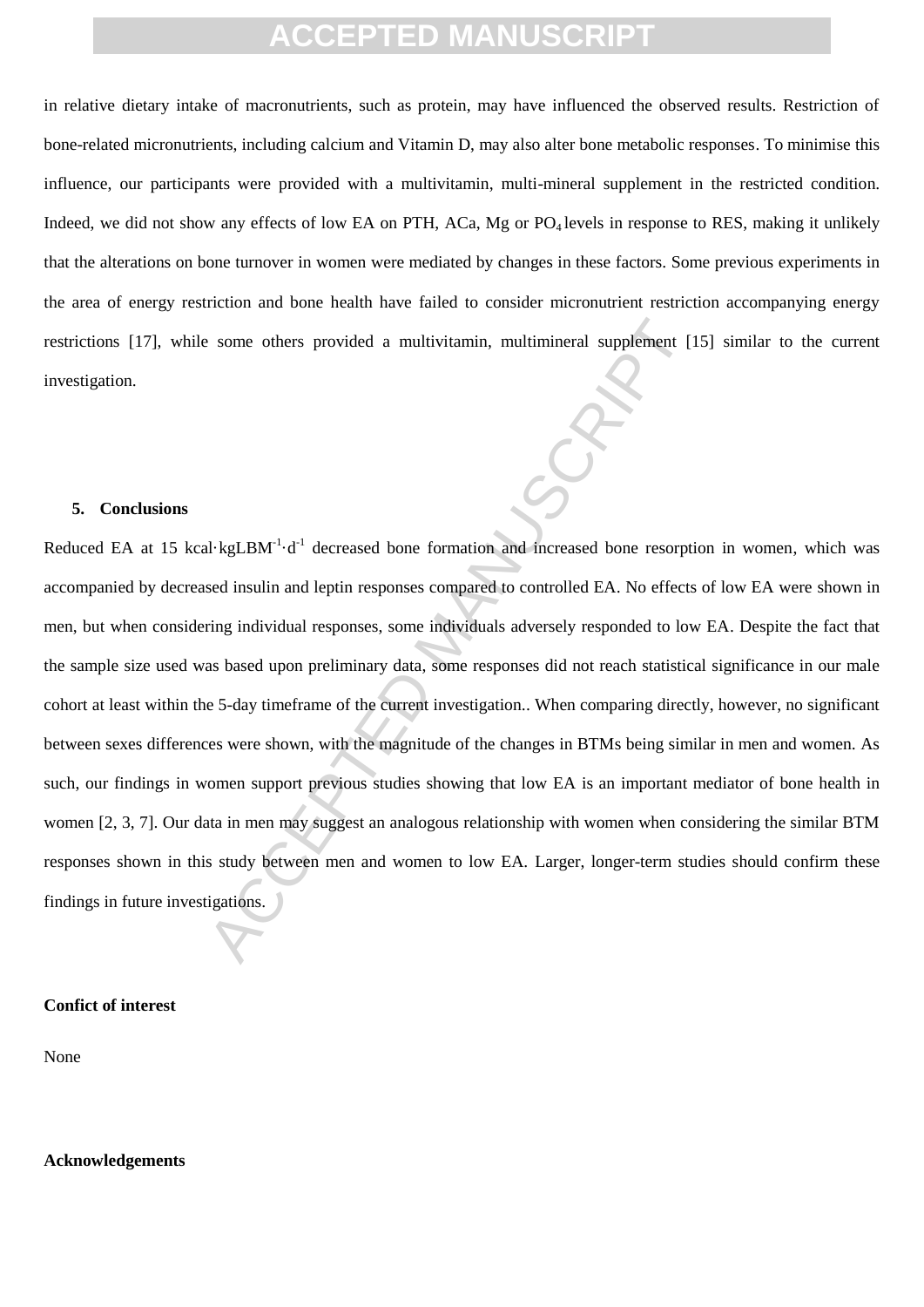We thank our study participants for their contribution to this investigation.

### **Funding sources**

The study formed part of a programme of work for M.P., which was supported by a Vice Chancellors Research Student Bursary from Nottingham Trent University.

CCEPTED MANUSCRIPT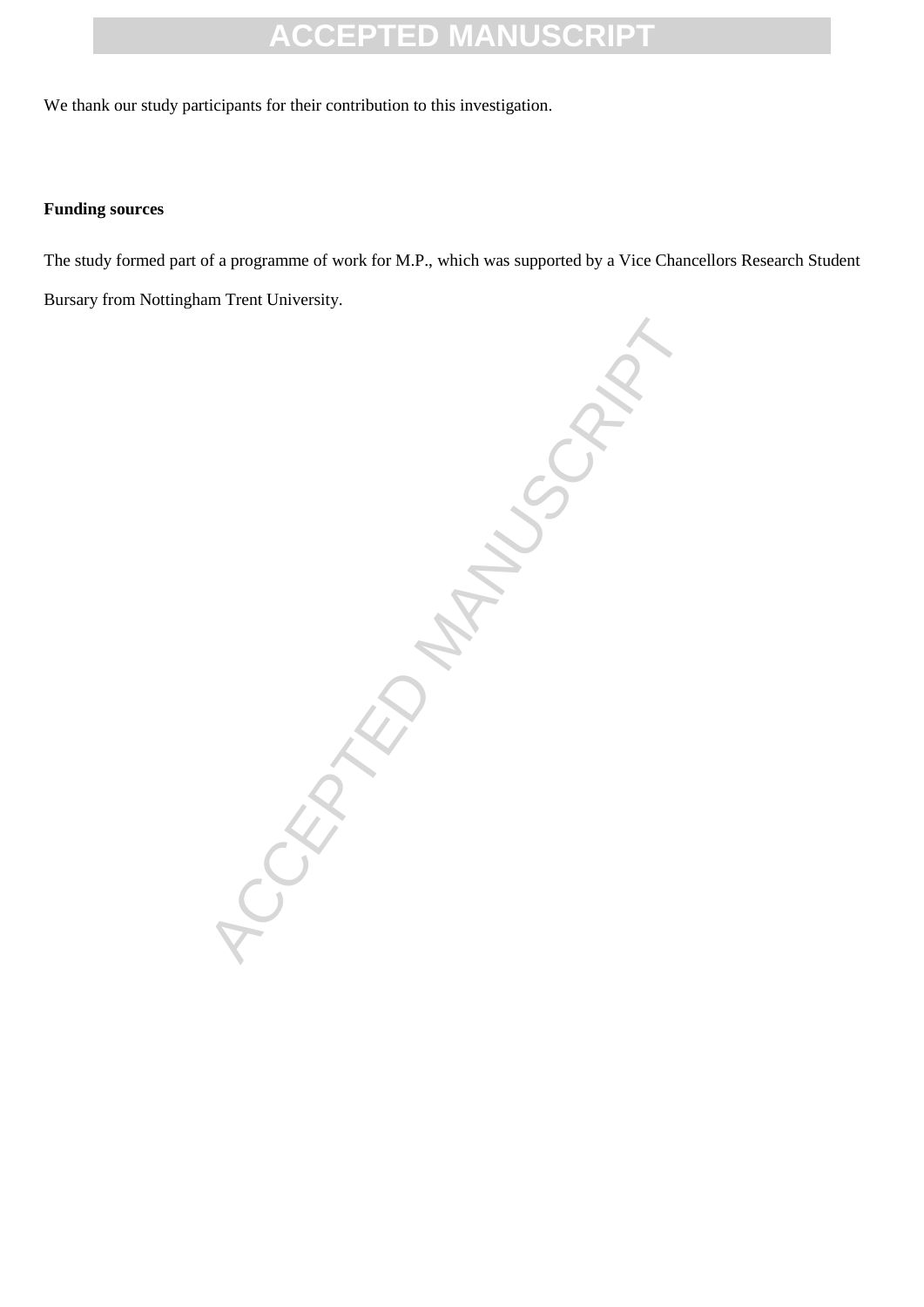#### **References**

[1] A.B. Loucks, B. Kiens, H.H. Wright, Energy availability in athletes, J. Sports Sci. 29 Suppl 1 (2011) S7-15.

[2] A. Nattiv, A.B. Loucks, M.M. Manore, C.F. Sanborn, J. Sundgot-Borgen, M.P. Warren, M. American College of Sports, American College of Sports Medicine position stand. The female athlete triad, Med. Sci. Sports Exerc. 39(10) (2007) 1867-82.

value, E. Joy, M. Misla, El. Williams, K.J. Manimson, J.C. Gnoss, M.<br>1014 Female Athlete Triad Coalition Consensus Statement on Treatment<br>1st International Conference held in San Francisco, California, May 2<br>anapolis, Indi [3] M.J. De Souza, A. Nattiv, E. Joy, M. Misra, N.I. Williams, R.J. Mallinson, J.C. Gibbs, M. Olmsted, M. Goolsby, G. Matheson, P. Expert, 2014 Female Athlete Triad Coalition Consensus Statement on Treatment and Return to Play of the Female Athlete Triad: 1st International Conference held in San Francisco, California, May 2012 and 2nd International Conference held in Indianapolis, Indiana, May 2013, Br. J. Sports Med. 48(4) (2014) 289.

[4] A.S. Tenforde, M.T. Barrack, A. Nattiv, M. Fredericson, Parallels with the Female Athlete Triad in Male Athletes, Sports Med 46(2) (2016) 171-82.

[5] M.T. Barrack, M. Fredericson, A.S. Tenforde, A. Nattiv, Evidence of a cumulative effect for risk factors predicting low bone mass among male adolescent athletes, Br. J. Sports Med. 51(3) (2017) 200-205.

[6] E. Dolan, A. McGoldrick, C. Davenport, G. Kelleher, B. Byrne, W. Tormey, D. Smith, G.D. Warrington, An altered hormonal profile and elevated rate of bone loss are associated with low bone mass in professional horse-racing jockeys, J. Bone Miner. Metab. 30(5) (2012) 534-42.

[7] M. Mountjoy, J. Sundgot-Borgen, L. Burke, S. Carter, N. Constantini, C. Lebrun, N. Meyer, R. Sherman, K. Steffen, R. Budgett, A. Ljungqvist, The IOC consensus statement: beyond the Female Athlete Triad--Relative Energy Deficiency in Sport (RED-S), Br. J. Sports Med. 48(7) (2014) 491-7.

[8] K.L. Bennell, S.A. Malcolm, S.A. Thomas, J.D. Wark, P.D. Brukner, The incidence and distribution of stress fractures in competitive track and field athletes - A twelve-month prospective study, Am. J. Sport Med. 24(2) (1996) 211-217.

[9] M. Giladi, C. Milgrom, A. Simkin, Y. Danon, Stress fractures. Identifiable risk factors, Am. J. Sport Med. 19(6) (1991) 647-52.

[10] L. Wentz, P.Y. Liu, E. Haymes, J.Z. Ilich, Females have a greater incidence of stress fractures than males in both military and athletic populations: a systemic review, Mil Med 176(4) (2011) 420-30.

[11] J.C. Gibbs, N.I. Williams, M.J. De Souza, Prevalence of individual and combined components of the female athlete triad, Med. Sci. Sports Exerc. 45(5) (2013) 985-96.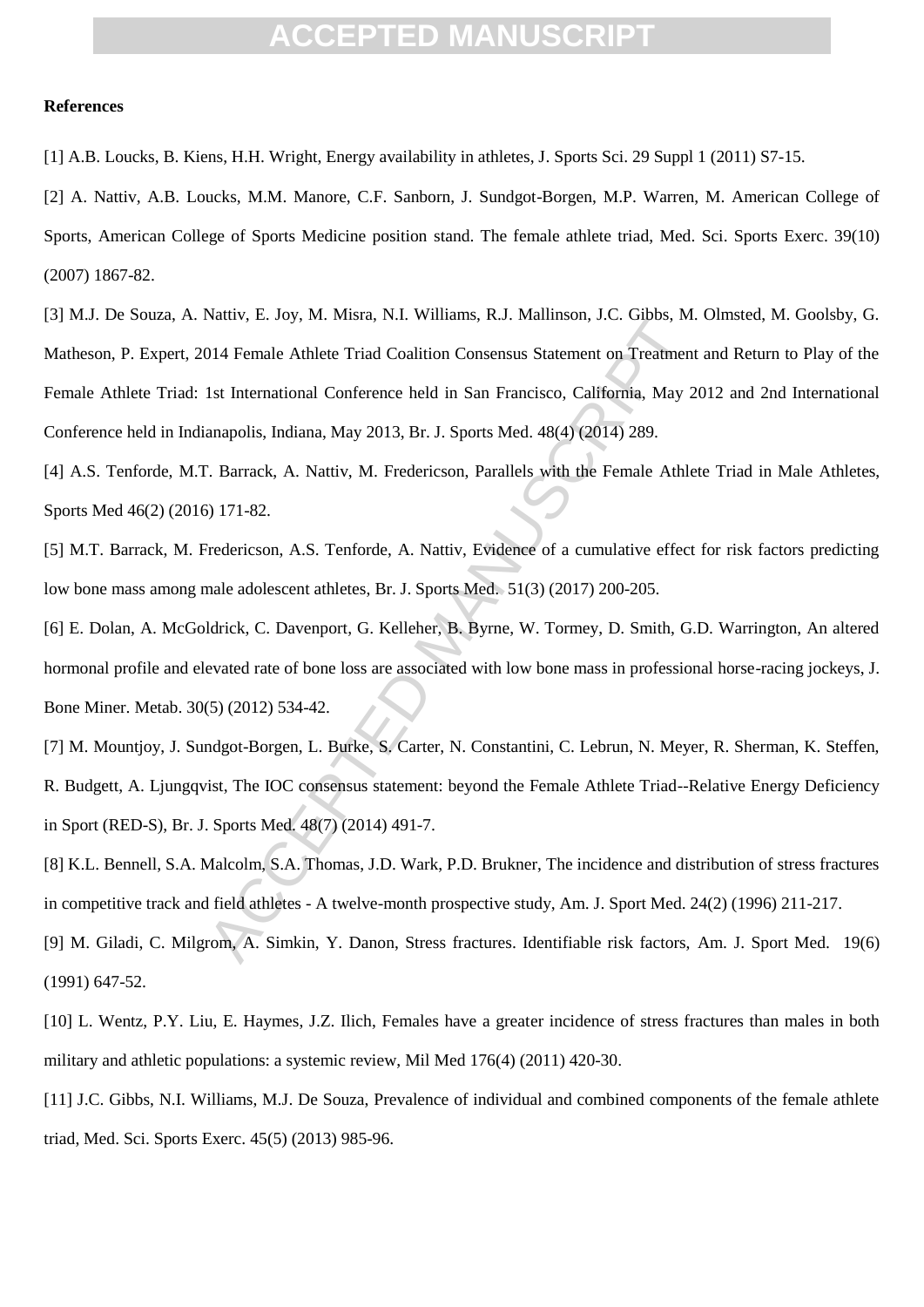[12] A. Nattiv, G. Kennedy, M.T. Barrack, A. Abdelkerim, M.A. Goolsby, J.C. Arends, L.L. Seeger, Correlation of MRI grading of bone stress injuries with clinical risk factors and return to play: a 5-year prospective study in collegiate track and field athletes, Am. J. Sports Med. 41(8) (2013) 1930-41.

[13] M.T. Barrack, J.C. Gibbs, M.J. De Souza, N.I. Williams, J.F. Nichols, M.J. Rauh, A. Nattiv, Higher incidence of bone stress injuries with increasing female athlete triad-related risk factors: a prospective multisite study of exercising girls and women, Am. J. Sports Med. 42(4) (2014) 949-58.

Wyman, G. FitzGerald, J.D. Adachi, R.D. Chapurlat, C. Cooper, A. E<br>Hooven, A.Z. LaCroix, L. March, J.C. Netelenbos, J.W. Nieves, J. Pf.<br>
1. Siris, S. Silverman, N.B. Watts, F.A. Anderson, Jr., Increase in<br>
1. Cosin Postmen [14] J.E. Compston, A. Wyman, G. FitzGerald, J.D. Adachi, R.D. Chapurlat, C. Cooper, A. Diez-Perez, S.H. Gehlbach, S.L. Greenspan, F.H. Hooven, A.Z. LaCroix, L. March, J.C. Netelenbos, J.W. Nieves, J. Pfeilschifter, M. Rossini, C. Roux, K.G. Saag, E.S. Siris, S. Silverman, N.B. Watts, F.A. Anderson, Jr., Increase in Fracture Risk Following Unintentional Weight Loss in Postmenopausal Women: The Global Longitudinal Study of Osteoporosis in Women, J. Bone Miner. Res. 31(7) (2016) 1466-72.

[15] R. Ihle, A.B. Loucks, Dose-response relationships between energy availability and bone turnover in young exercising women, J. Bone Miner. Res. 19(8) (2004) 1231-40.

[16] F.S. Thong, C. McLean, T.E. Graham, Plasma leptin in female athletes: relationship with body fat, reproductive, nutritional, and endocrine factors, J. Appl. Physiol. (1985). 88(6) (2000) 2037-44.

[17] C.L. Zanker, I.L. Swaine, Responses of bone turnover markers to repeated endurance running in humans under conditions of energy balance or energy restriction, Eur. J. Appl. Physiol. 83(4 -5) (2000) 434-40.

[18] A.B. Loucks, J.R. Thuma, Luteinizing hormone pulsatility is disrupted at a threshold of energy availability in regularly menstruating women, J. Clin. Endocrinol. Metab. 88(1) (2003) 297-311.

[19] G.R. Dubuc, S.D. Phinney, J.S. Stern, P.J. Havel, Changes of serum leptin and endocrine and metabolic parameters after 7 days of energy restriction in men and women, Metabolism 47(4) (1998) 429-34.

[20] T.A. Hagobian, C.G. Sharoff, B.R. Stephens, G.N. Wade, J.E. Silva, S.R. Chipkin, B. Braun, Effects of exercise on energy-regulating hormones and appetite in men and women, Am. J. Physiol. Regul. Integr. Comp. Physiol. 296(2) (2009) R233-42.

[21] M.J. De Souza, N.I. Williams, Physiological aspects and clinical sequelae of energy deficiency and hypoestrogenism in exercising women, Hum. Reprod. Update 10(5) (2004) 433-48.

[22] M.J. De Souza, B.E. Miller, The effect of endurance training on reproductive function in male runners. A 'volume threshold' hypothesis, Sports Med. 23(6) (1997) 357-74.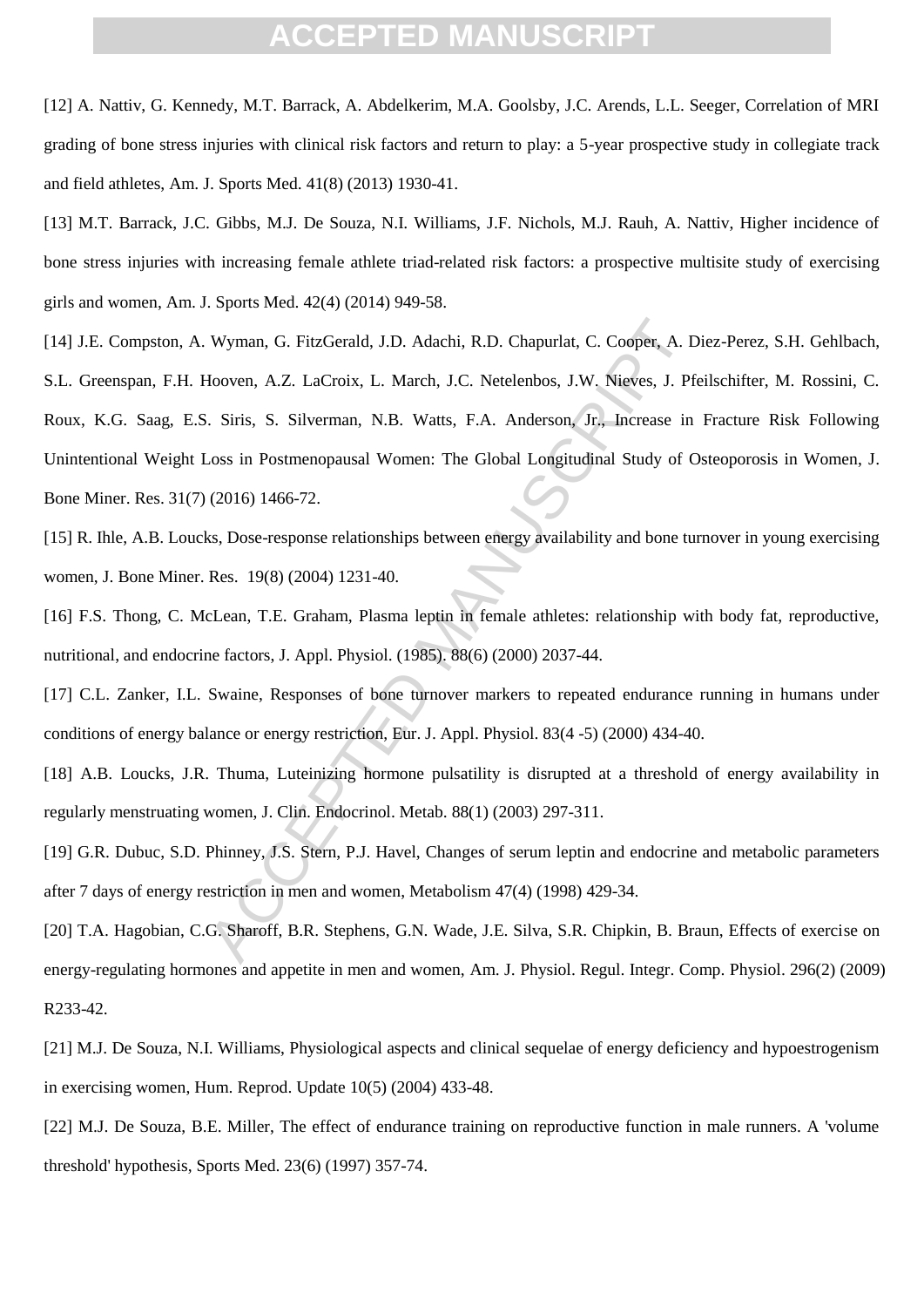[23] R.W. Hoyt, K.E. Friedl, Field studies of exercise and food deprivation, Curr. Opin. Clin. Nutr. Metab. Care 9(6) (2006) 685-90.

[24] M.J. De Souza, S.L. West, S.A. Jamal, G.A. Hawker, C.M. Gundberg, N.I. Williams, The presence of both an energy deficiency and estrogen deficiency exacerbate alterations of bone metabolism in exercising women, Bone 43(1) (2008) 140-8.

[25] R. Stricker, R. Eberhart, M.C. Chevailler, F.A. Quinn, P. Bischof, R. Stricker, Establishment of detailed reference values for luteinizing hormone, follicle stimulating hormone, estradiol, and progesterone during different phases of the menstrual cycle on the Abbott ARCHITECT analyzer, Clin. Chem. Lab. Med. 44(7) (2006) 883-7.

[26] J.F. Morgan, F. Reid, J.H. Lacey, The SCOFF questionnaire: assessment of a new screening tool for eating disorders, BMJ 319(7223) (1999) 1467-8.

[27] A.M. Jones, J.H. Doust, A 1% treadmill grade most accurately reflects the energetic cost of outdoor running, J. Sports Sci. 14(4) (1996) 321-7.

[28] F. Li, R.C. Muhlbauer, Food fractionation is a powerful tool to increase bone mass in growing rats and to decrease bone loss in aged rats: modulation of the effect by dietary phosphate, J. Bone Miner. Res. 14(8) (1999) 1457-65.

ormone, follicle stimulating hormone, estradiol, and progesterone durial<br>
Abbott ARCHITECT analyzer, Clin. Chem. Lab. Med. 44(7) (2006) 883<br>
id, J.H. Lacey, The SCOFF questionnaire: assessment of a new screenin<br>
1467-8.<br>
D [29] A.R. Josse, S.A. Atkinson, M.A. Tarnopolsky, S.M. Phillips, Diets higher in dairy foods and dietary protein support bone health during diet- and exercise-induced weight loss in overweight and obese premenopausal women, J. Clin. Endocrinol. Metab. 97(1) (2012) 251-60.

[30] J.N. Matthews, D.G. Altman, M.J. Campbell, P. Royston, Analysis of serial measurements in medical research, BMJ 300(6719) (1990) 230-5.

[31] N. Jenkins, M. Black, E. Paul, J.A. Pasco, M.A. Kotowicz, H.G. Schneider, Age-related reference intervals for bone turnover markers from an Australian reference population, Bone 55(2) (2013) 271-6.

[32] S.K. Grinspoon, H.B. Baum, V. Kim, C. Coggins, A. Klibanski, Decreased bone formation and increased mineral dissolution during acute fasting in young women, J. Clin. Endocrinol. Metab. 80(12) (1995) 3628-33.

[33] S. Vasikaran, R. Eastell, O. Bruyere, A.J. Foldes, P. Garnero, A. Griesmacher, M. McClung, H.A. Morris, S. Silverman, T. Trenti, D.A. Wahl, C. Cooper, J.A. Kanis, I.-I.B.M.S.W. Group, Markers of bone turnover for the prediction of fracture risk and monitoring of osteoporosis treatment: a need for international reference standards, Osteoporos. Int. 22(2) (2011) 391-420.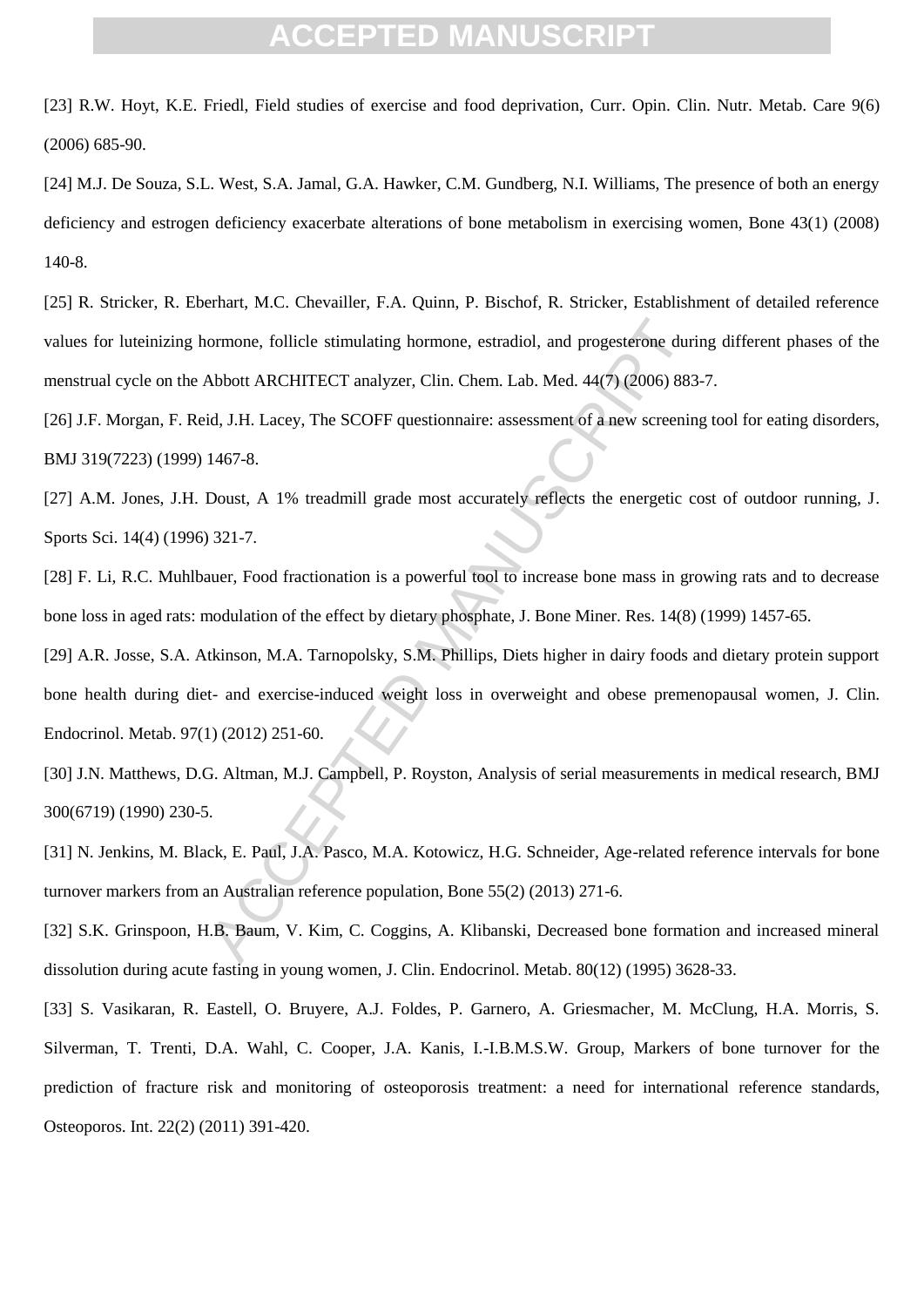[34] K.E. Ackerman, M. Putman, G. Guereca, A.P. Taylor, L. Pierce, D.B. Herzog, A. Klibanski, M. Bouxsein, M. Misra, Cortical microstructure and estimated bone strength in young amenorrheic athletes, eumenorrheic athletes and nonathletes, Bone 51(4) (2012) 680-7.

[35] S. Nishiyama, S. Tomoeda, T. Ohta, A. Higuchi, I. Matsuda, Differences in basal and postexercise osteocalcin levels in athletic and nonathletic humans, Calcif. Tissue Int. 43(3) (1988) 150-4.

[36] V. Singhal, M. de Lourdes Eguiguren, L. Eisenbach, H. Clarke, M. Slattery, K. Eddy, K.E. Ackerman, M. Misra, Body composition, hemodynamic, and biochemical parameters of young female normal-weight oligo-amenorrheic and eumenorrheic athletes and nonathletes, Ann. Nutr. Metab. 65(4) (2014) 264-71.

[37] M. Misra, A. Klibanski, Anorexia nervosa and bone, J. Endocrinol. 221(3) (2014) R163-76.

[38] C.J. Hernandez, How can bone turnover modify bone strength independent of bone mass?, Bone 42(6) (2008) 1014-20.

[39] A.G. Robling, P.J. Niziolek, L.A. Baldridge, K.W. Condon, M.R. Allen, I. Alam, S.M. Mantila, J. Gluhak-Heinrich, T.M. Bellido, S.E. Harris, C.H. Turner, Mechanical stimulation of bone in vivo reduces osteocyte expression of Sost/sclerostin, J. Biol. Chem. 283(9) (2008) 5866-75.

nodynamic, and biochemical parameters of young female normal-weignd nonathletes, Ann. Nutr. Metab. 65(4) (2014) 264-71.<br>
mski, Anorexia nervosa and bone, J. Endocrinol. 221(3) (2014) R163-76<br>
ow can bone turnover modify bo [40] J.M. Spatz, R. Ellman, A.M. Cloutier, L. Louis, M. van Vliet, L.J. Suva, D. Dwyer, M. Stolina, H.Z. Ke, M.L. Bouxsein, Sclerostin antibody inhibits skeletal deterioration due to reduced mechanical loading, J. Bone Miner. Res. 28(4) (2013) 865-74.

[41] R. Armamento-Villareal, C. Sadler, N. Napoli, K. Shah, S. Chode, D.R. Sinacore, C. Qualls, D.T. Villareal, Weight loss in obese older adults increases serum sclerostin and impairs hip geometry but both are prevented by exercise training, J. Bone Miner. Res. 27(5) (2012) 1215-21.

[42] J. Upadhyay, O.M. Farr, C.S. Mantzoros, The role of leptin in regulating bone metabolism, Metabolism 64(1) (2015) 105-13.

[43] S.M. Haffner, R.L. Bauer, The association of obesity and glucose and insulin concentrations with bone density in premenopausal and postmenopausal women, Metabolism 42(6) (1993) 735-8.

[44] M. Misra, K.K. Miller, J. Cord, R. Prabhakaran, D.B. Herzog, M. Goldstein, D.K. Katzman, A. Klibanski, Relationships between serum adipokines, insulin levels, and bone density in girls with anorexia nervosa, J. Clin. Endocrinol. Metab. 92(6) (2007) 2046-52.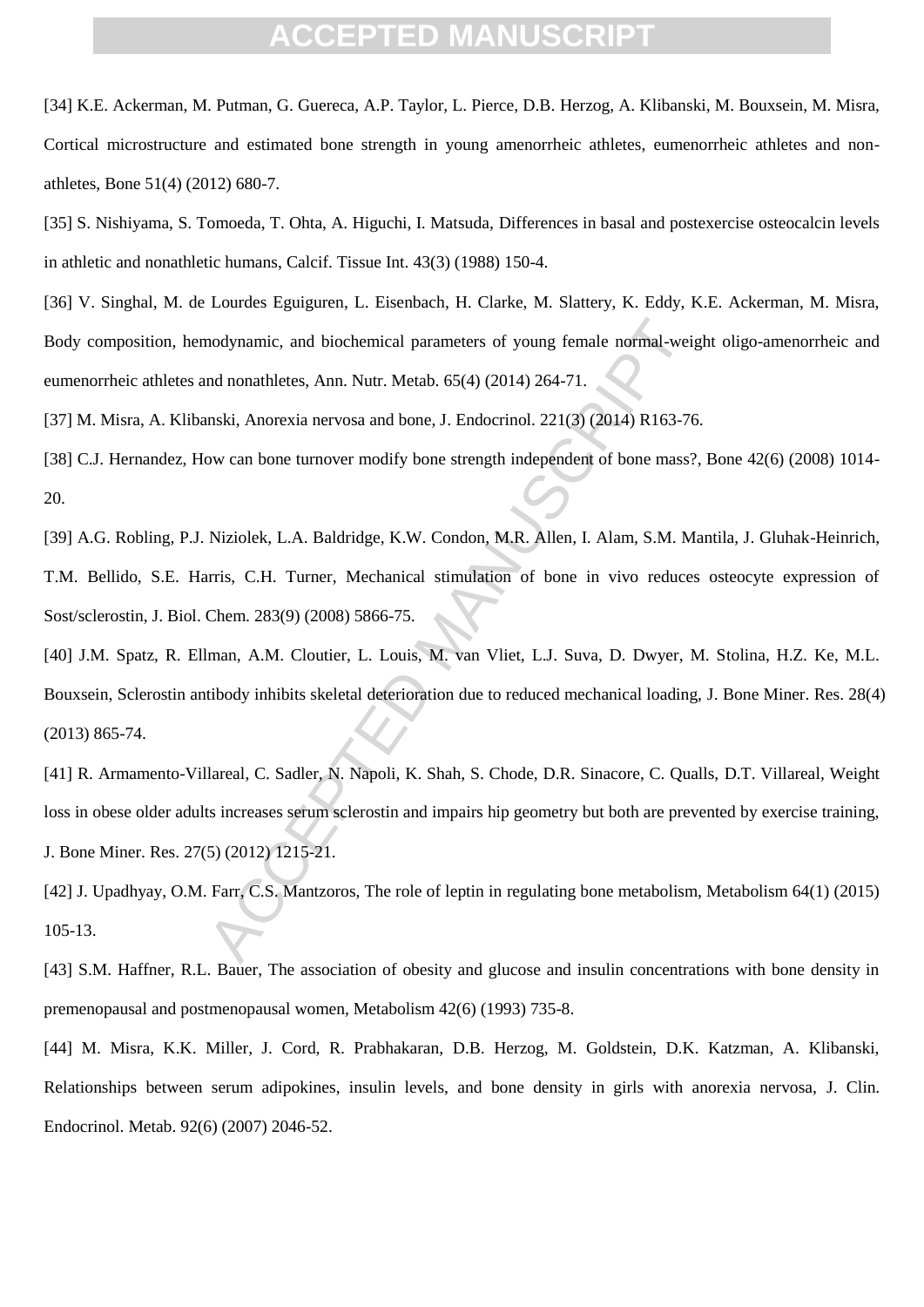[45] J.S. Nyman, J.L. Even, C.H. Jo, E.G. Herbert, M.R. Murry, G.E. Cockrell, E.C. Wahl, R.C. Bunn, C.K. Lumpkin, Jr., J.L. Fowlkes, K.M. Thrailkill, Increasing duration of type 1 diabetes perturbs the strength-structure relationship and increases brittleness of bone, Bone 48(4) (2011) 733-40.

[46] P. Lakatos, J. Foldes, Z. Nagy, I. Takacs, G. Speer, C. Horvath, S. Mohan, D.J. Baylink, P.H. Stern, Serum insulinlike growth factor-I, insulin-like growth factor binding proteins, and bone mineral content in hyperthyroidism, Thyroid 10(5) (2000) 417-23.

[47] J. Knapik, S.J. Montain, S. McGraw, T. Grier, M. Ely, B.H. Jones, Stress fracture risk factors in basic combat training, Int. J. Sports Med. 33(11) (2012) 940-6.

[48] J.P. Scott, C. Sale, J.P. Greeves, A. Casey, J. Dutton, W.D. Fraser, The effect of training status on the metabolic response of bone to an acute bout of exhaustive treadmill running, J. Clin. Endocrinol. Metab. 95(8) (2010) 3918-25.

[49] D. Karasik, F. Rivadeneira, M.L. Johnson, The genetics of bone mass and susceptibility to bone diseases, Nature reviews. Rheumatology 12(8) (2016) 496.

[50] I. Varley, D.C. Hughes, J.P. Greeves, T. Stellingwerff, C. Ranson, W.D. Fraser, C. Sale, RANK/RANKL/OPG pathway: genetic associations with stress fracture period prevalence in elite athletes, Bone 71 (2015) 131-6.

ontain, S. McGraw, T. Grier, M. Ely, B.H. Jones, Stress fracture ris<br>
Aed. 33(11) (2012) 940-6.<br>
A. J.P. Greeves, A. Casey, J. Dutton, W.D. Fraser, The effect of trainin<br>
acute bout of exhaustive treadmill running, J. Clin [51] N.A. King, M. Hopkins, P. Caudwell, R.J. Stubbs, J.E. Blundell, Individual variability following 12 weeks of supervised exercise: identification and characterization of compensation for exercise-induced weight loss, Int. J. Obes. 32(1) (2008) 177-84.

[52] N.I. Williams, H.J. Leidy, B.R. Hill, J.L. Lieberman, R.S. Legro, M.J. De Souza, Magnitude of daily energy deficit predicts frequency but not severity of menstrual disturbances associated with exercise and caloric restriction, Am. J. Physiol. Endocrinol. Metab. 308(1) (2015) E29-39.

[53] K. Koehler, N.R. Hoerner, J.C. Gibbs, C. Zinner, H. Braun, M.J. De Souza, W. Schaenzer, Low energy availability in exercising men is associated with reduced leptin and insulin but not with changes in other metabolic hormones, J Sports Sci. 34(20) (2016) 1921-9.

[54] S. Yakar, C.J. Rosen, From mouse to man: redefining the role of insulin-like growth factor-I in the acquisition of bone mass, Exp. Biol. Med. 228(3) (2003) 245-52.

[55] E. Canalis, S. Rydziel, A.M. Delany, S. Varghese, J.J. Jeffrey, Insulin-like growth factors inhibit interstitial collagenase synthesis in bone cell cultures, Endocrinology 136(4) (1995) 1348-54.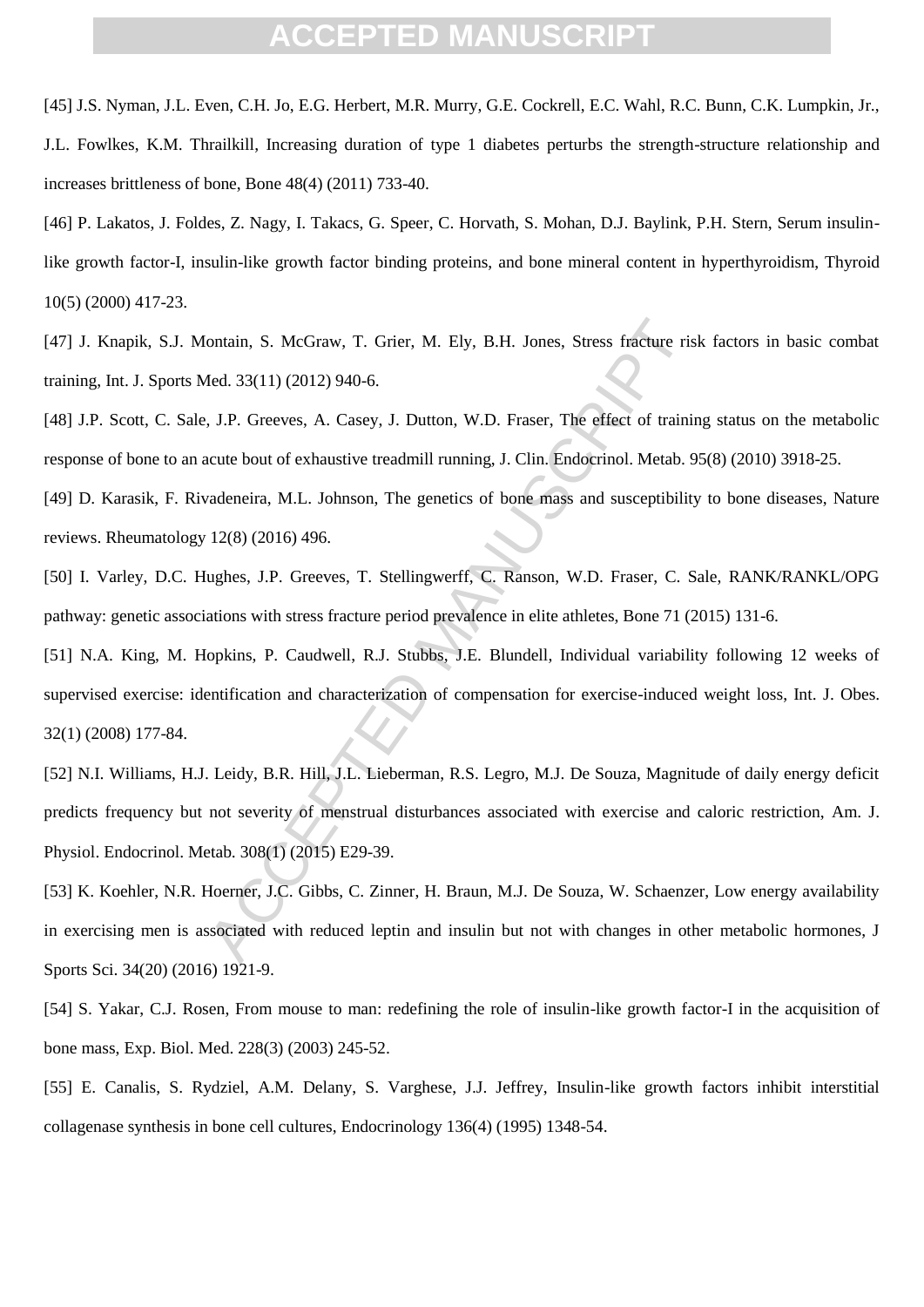[56] S. Prouteau, L. Benhamou, D. Courteix, Relationships between serum leptin and bone markers during stable weight, weight reduction and weight regain in male and female judoists, Eur. J. Endocrinol. 154(3) (2006) 389-95.

[57] K.L. Teff, Cephalic phase pancreatic polypeptide responses to liquid and solid stimuli in humans, Physiol. Behav. 99(3) (2010) 317-23.

-CEPTED MANUSCRIPT